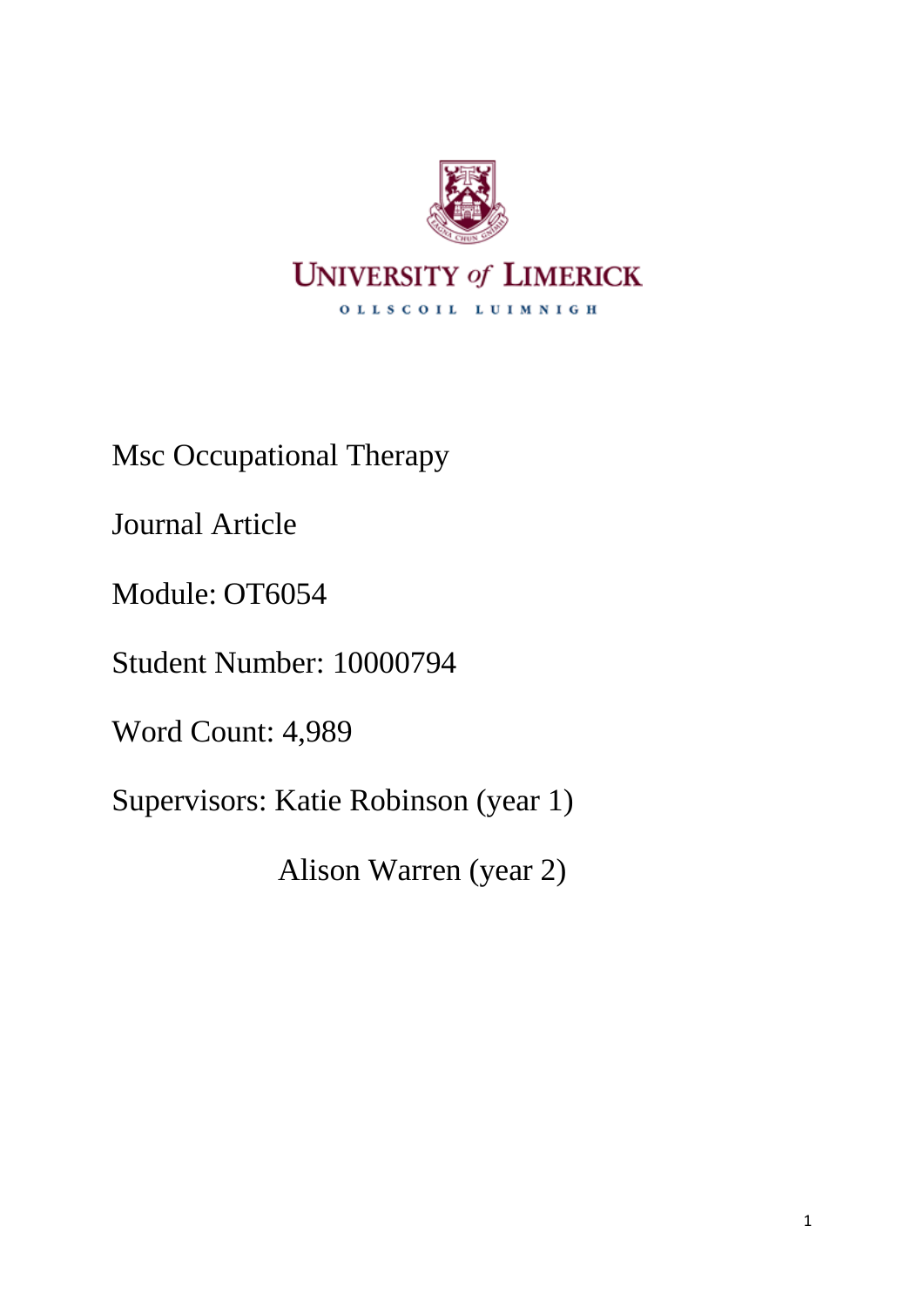# **A case study of one individual's life in the context of their unemployment and their engagement in a 'work ready' occupational therapy programme.**

## **Abstract**

Ireland is in the midst of a recession, with the unemployment rate at 14.7% (CSO 2012). The negative health implications of unemployment are well documented and wide ranging such as high levels of chronic disease, impaired mental health and less purposeful use of time (Scanlan 2011; Waddell and Burton 2006; Broom *et al* 2006). Occupational therapy values participation in meaningful activities which can play a key role in alleviating these effects (Scanlan 2011; Douthwaite 1994). The occupational therapy department in the University of Limerick facilitated a 'work ready' group programme. The goal of the programme was to improve wellbeing and occupational functioning for those who were unemployed. This research presents a case study of one individual's life in the context of their unemployment and their engagement in the 'work ready' programme. Secondary analysis was conducted on the pre and post test data collected by the programme facilitators. The findings present how the programme facilitated a positive impact on health, increased satisfaction with occupational performance and a more positive approach towards unemployment for one participant. This research demonstrates the potential benefits that an occupational therapy focused unemployment intervention could provide to individuals who are unemployed. Further research is warranted to validate the benefits of occupational therapy interventions for the unemployed.

## **Introduction**

Job loss is acknowledged as one of the most stressful of life events (Audhoe *et al* 2011). Ireland has the third highest unemployment rate in Europe (Eurostat 2012). There is substantial evidence that unemployment can have negative effects on health (WFOT 2011;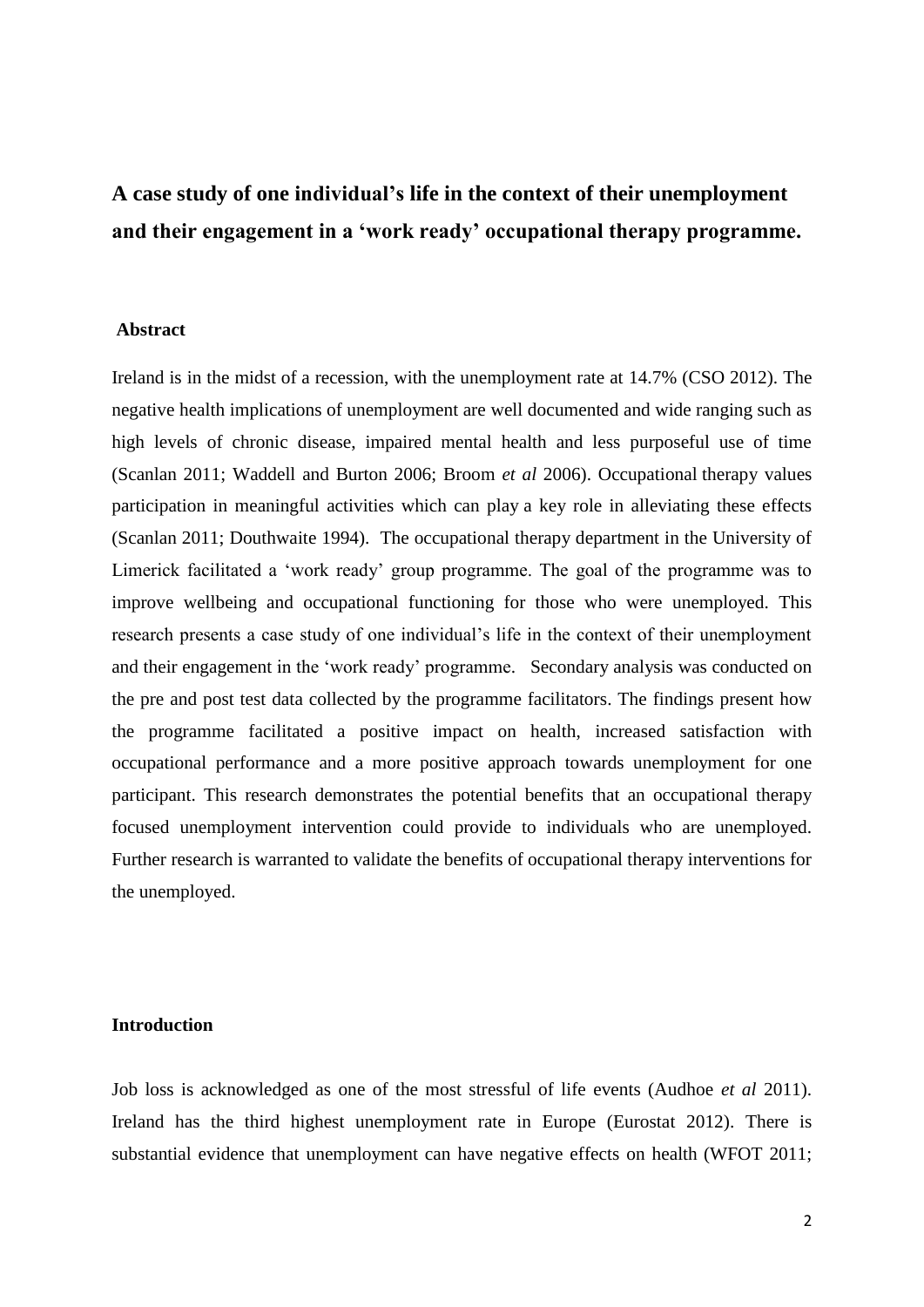Stavrova and Schlosser 2011; Waddell and Burton 2006). Consequently, interventions aimed towards enhancing the wellbeing of this population are essential. Occupational therapy is based on the philosophy that engaging in meaningful occupations can have a positive effect on one's health and wellbeing (Townsend and Wilcock 2004). It is well documented that people who are unemployed have less structured and purposeful time use (Scanlan *et al* 2011; Wanberg *et al* 1997), lower levels of activity (Waters and Moore 2002) and are involved in fewer social activities (Cole *et al* 2009). Occupational therapy is thus well suited to assist people cope with the negative effects of unemployment (Scanlan *et al* 2011; Douthwaite 1994). This research is part of a larger study evaluating an eight week 'work ready' occupational therapy group programme for people who are unemployed. The aim of the programme is to facilitate living well with unemployment and draws on the understanding of the relationship between work, health and wellbeing-see appendix A for details. The programme included group sessions on an understanding the benefits of activity/occupation, establishing structure and routine, community exploration, stress management, physical activity, career exploration and job seeking/job skill development.

#### **Literature review**

In February 2012, the national unemployment rate was a high 14.7% (CSO 2012). Research has shown repeatedly that unemployment is linked to poor health (Preti 2003; Burgaed 2001, Creed and Reynolds 2001). It is essential to analyse the impact unemployment has on individuals, and to evaluate the interventions that are aimed at negating these harmful effects. In what is described as a robust and extensive systematic review (Hall 2011), it was found that work met crucial psychosocial needs, and was central to an individual's identity, social roles and social status in societies where employment was the social norm (Waddell and Burton 2006). Bambra and Eikemo (2009) reported that in 23 European countries, unemployed people had higher rates of poor physical and mental health compared to their employed counterparts. The unemployed are significantly more likely to suffer high levels of chronic disease, anxiety, depression, loss of confidence, reduction in self-esteem and loss of motivation (Waddell and Burton 2006; Burgard *et al* 2007; Montgomery et al 1999). According to Schutgens *et al*, this poorer health capacity reduces peoples' chances of reemployment (2009). In addition, unemployed people may face significant challenges in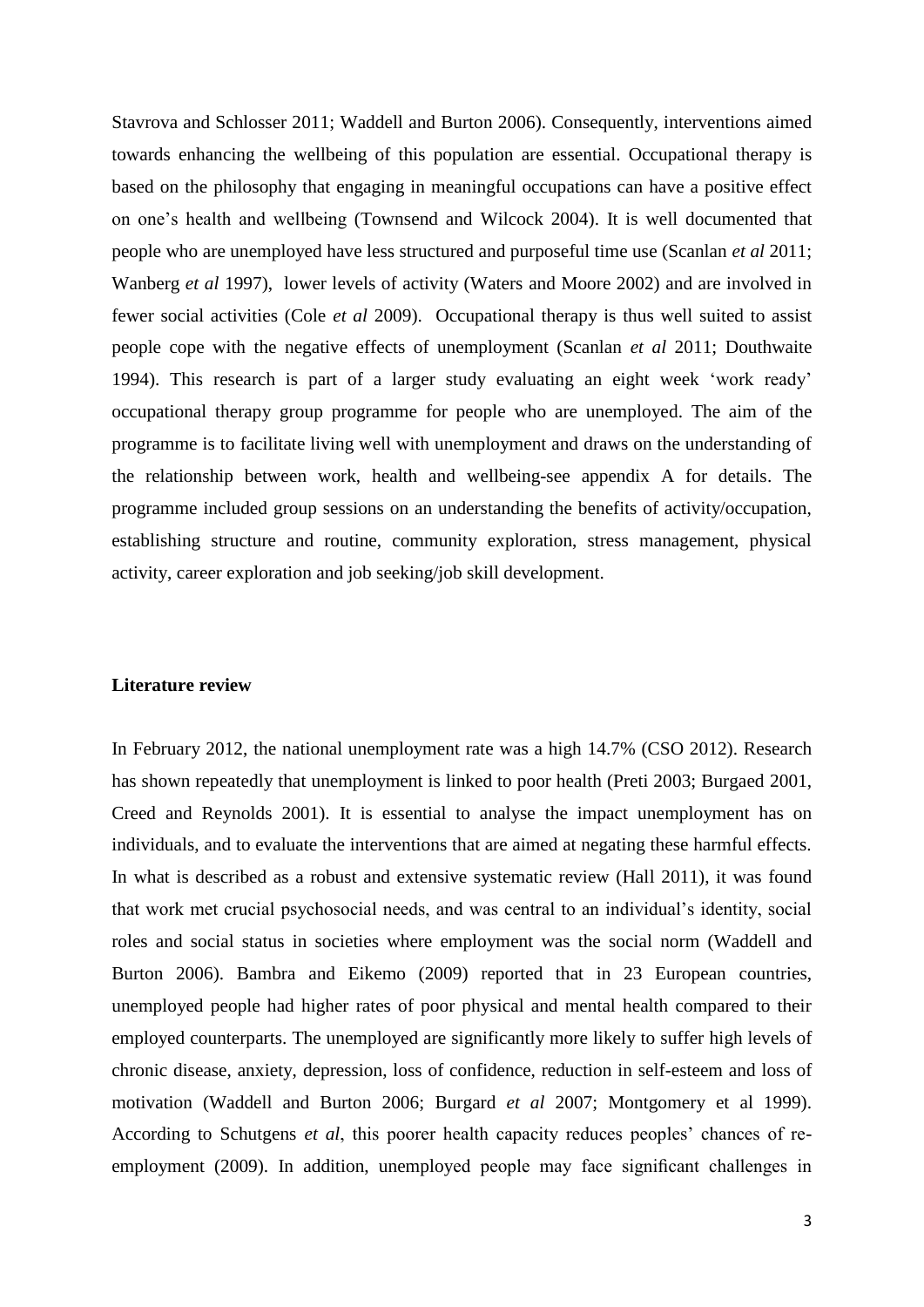establishing satisfying patterns of activities (Burda and Hamermesh 2009). This research is further mirrored by occupational therapy literature, which has demonstrated that work enables individuals to structure time and routines, make social connections and achieve both self efficacy and a sense of purpose (Lloyd and Waghorn 2007; Ross 2007; Kennedy-Jones *et al* 2005).

There have been numerous work participation and work skills interventions in many areas of clinical practice such as social work, vocational counselling, psychology and employment agencies (Brinia and [Soundoulounakis](javascript:__doLinkPostBack() 2011; Vinokur *et al* 2000; Creed 1998). However, there is a scarcity of research which focuses on the effectiveness of these interventions. Audhoe at al (2009) conducted the only systematic review focusing on the effectiveness of vocational interventions for the unemployed. It was found that there is weak evidence to support the use of vocational interventions to improve work participation and limited evidence that these interventions reduce mental distress for the unemployed (Audhoe *et al* 2009). The authors recommended research into the further development and evaluation of return to work interventions for unemployed individuals. This study contributes to this recommendation by presenting from the client's perspective their experience of an occupational therapy 'work ready' programme.

None of the work participation interventions included in the Audhoe *et al* (2009) systematic review were conducted by occupational therapists or with the philosophies inherent in the profession. The interventions included in the review focused mainly on the skills required for re-employment, with less of a focus on wellbeing. It could be suggested that the 'work ready' programme provides a new way of approaching this topic, with a focus on the value of meaningful occupations. There is evidence to suggest that the more meaning people attach to non-employment occupations, the higher the chance of re-employment and of better mental health (Waters and Moore 2002; Schaufeli and Vanyperen 1993). These studies contend that involvement in unpaid work activities and meaningful leisure pursuits contributes to reemployment. In addition, research has shown that structured and purposeful use of time and involvement in activities results in higher self-esteem (Warnberg and Griffins 1997) and maintains subjective wellbeing and mental health (Scanaln *et al* 2011; Brenner and Bartell 1983) among the unemployed. Although the occupational therapy intervention does focus on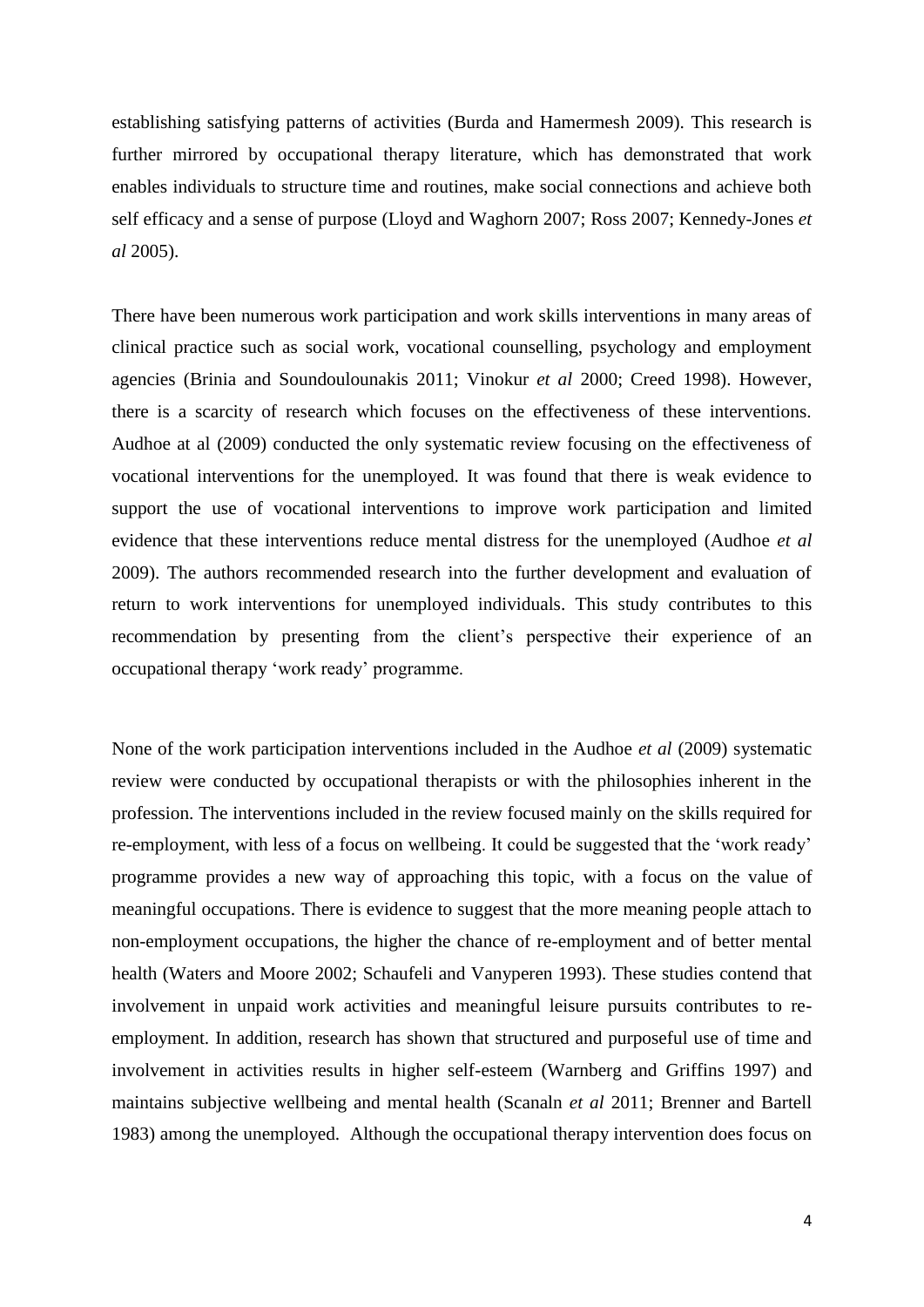the crucial need for re-employment, conversely, the overall aim is on the ability to live well with unemployment.

## **Research objectives**

This case study has two specific research objectives:

1) To present an individual's experience of being unemployed in addition to the experience of being involved in a living well with unemployment occupational therapy programme. 2) To determine if the quantitative measures employed link with the themes in the qualitative interviews.

### **Methodologies**

#### *Participant*

An individual was chosen as they attended the majority of the sessions and engaged in the process of the programme. The person was not informed that they had been selected for case study analysis. However, the individual consented to all of their data being used for research purposes and in publications arising from the research, including a case study report.

#### *Ethical Issues*

Ethical approval was granted by the University of Limerick Research Ethics Committee. By its nature, case study research has an intense interest in personal views and circumstances, which poses potential risks. Risks include exposure and embarrassment if too much personal detail is disclosed (Stake 2000). Hence the main ethical issue involved in this project is protecting the participant's anonymity. As with all group interventions, full anonymity is not possible to guarantee, however rigorous measures were utilised to protect the participant's anonymity. A pseudonym was used and any identifiable information was altered. This was achieved through changing and omitting details such as family structure, age and work type. The author's supervisor reviewed the findings to ensure a high level of anonymity was achieved.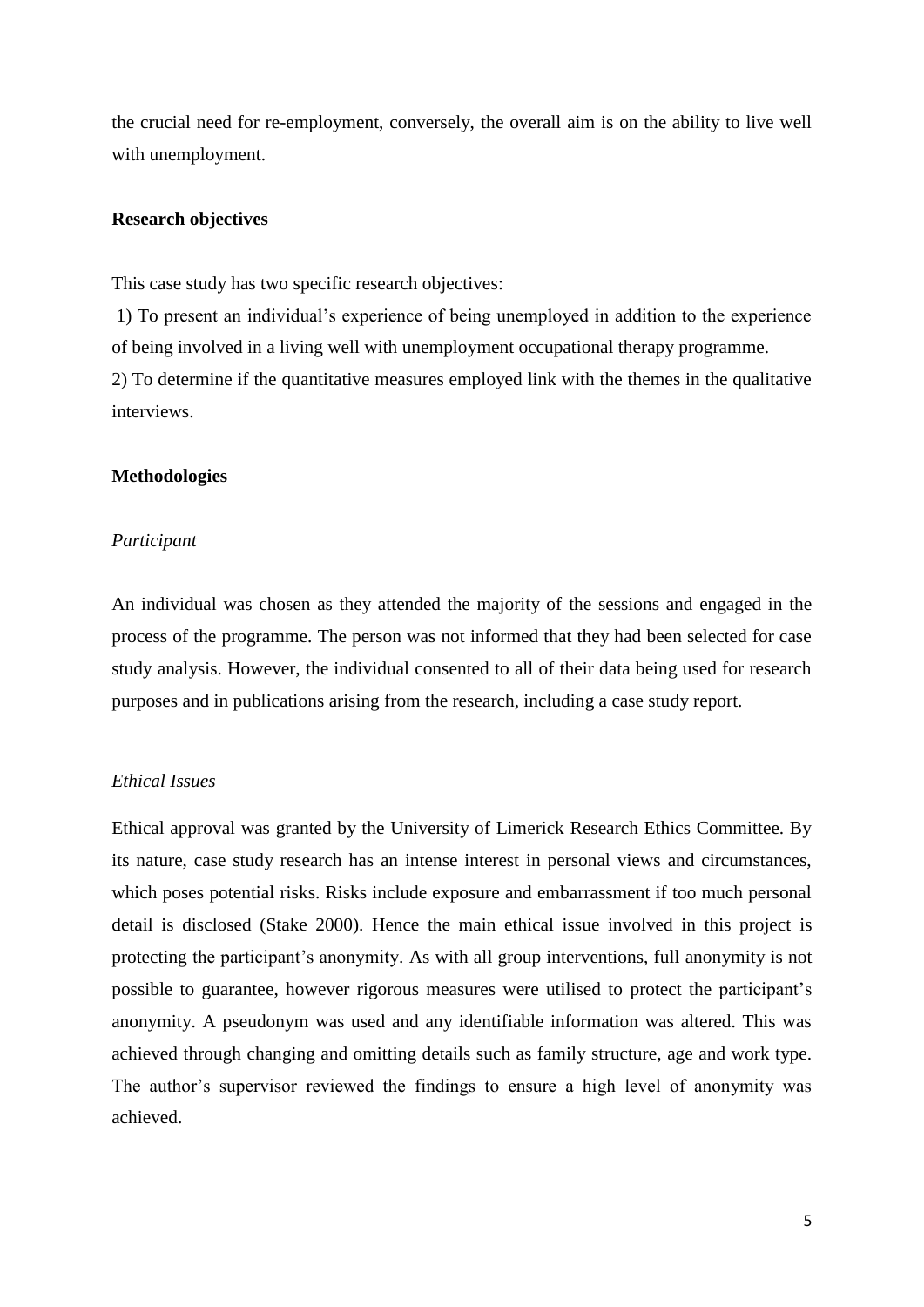#### *Data analysis*

Access to the data collected by other students involved in the evaluation of the programme was granted by the Project Manager. Data included a pre-programme interview, postprogramme interview and pre and post programme quantitative data. Secondary analysis was conducted on the available data. Secondary analysis involves the use of existing data, collected for the purposes of a former study, in order to pursue a research interest which is distinct from that of the original work (Hinds *et al* 1997).

The interviews were one-on-one semi-structured interviews lasting no more than 60 minutessee appendix B for more details. As data familiarisation is a key to qualitative analysis (Yin 2009), to become immersed in the information provided, the author transcribed both interviews for the chosen case. From transcribing the interviews it is clear that both interviews had a particular focus and significance for the participant, whose pseudonym name is Ann. Thematic analysis was chosen which involves identifying themes in the data through a rigorous analytical process. Different elements in the data are formed into categories leading to themes which contribute to the conceptual analysis of the data (Coffey and Atkinson 1996). An essentialist method of thematic analysis was chosen (Braun and Clark 2006), as it focuses on reporting the experiences, meanings and the realities of the participant which links directly with the research objectives. The analysis focused on the individual's experience of unemployment, and the description and perception of the occupational therapy programme.

There were four quantitative measures administered to the participants before and after the programme. These include: The Rosenberg Self Esteem scale, The Beck Anxiety Inventory (BAI), The Beck Depression Inventory II (BDI-II) and The Meaningful Activity and Participation Assessment (MAPA). The Rosenberg Self Esteem scale measures respondents' thoughts and feelings about themselves and their self- value **(**Rosenberg 1965**).** The BAI measures common symptoms of anxiety (Beck and Steer 1993). The BDI-II measures common symptoms of depression (Beck *et al* 1996**)**. The MAPA captures information on the meaningfulness of a wide range of activities (Eakman 2007). These measures were self administered by the participant in the form of questionnaires-see appendix C for details. The pre programme results were compared with the post programme results to ascertain if any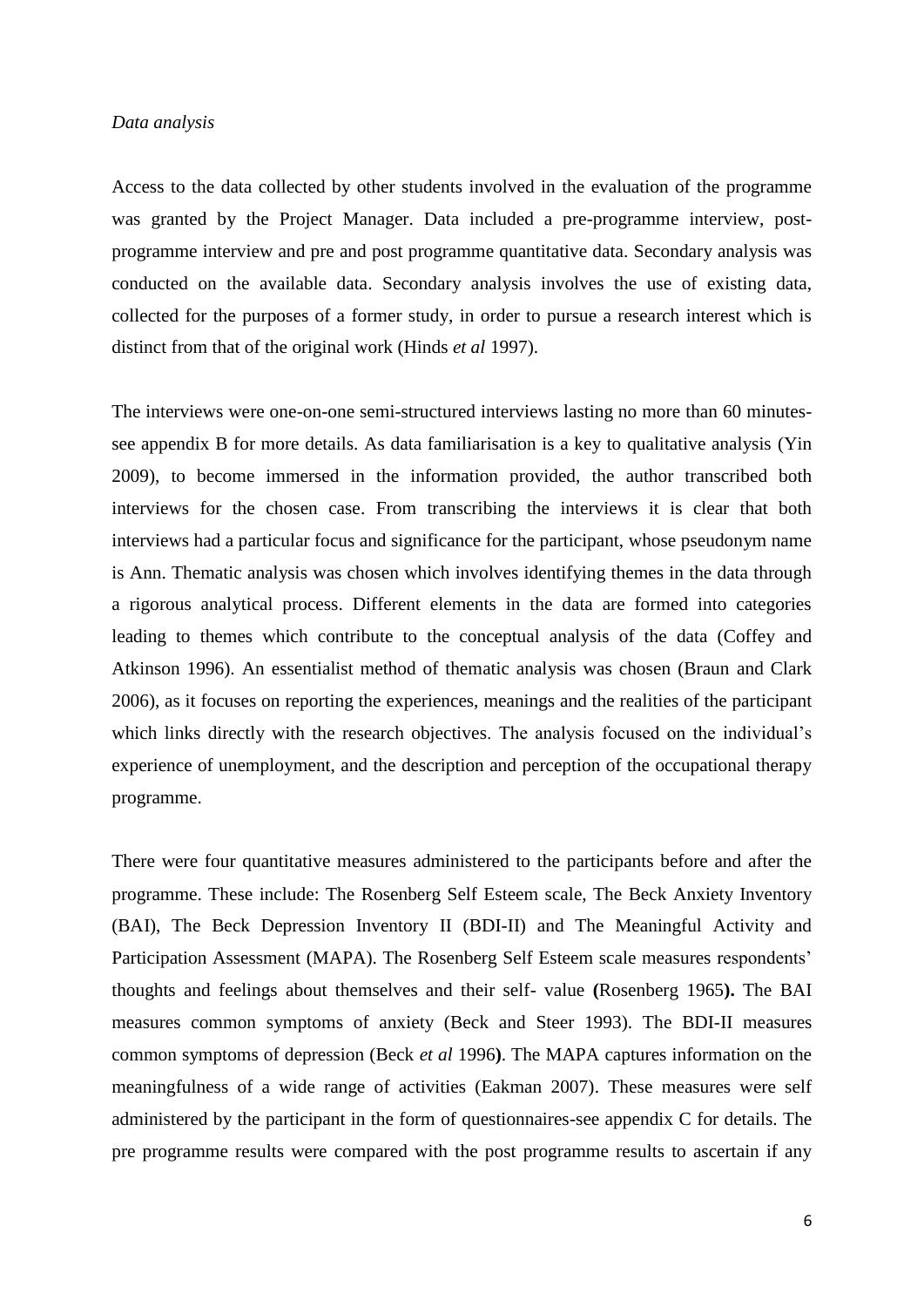changes occurred. The data from pre and post programme measures were then compared with what was reported in the qualitative interviews to identify any linkage in themes and results.

This case study connects other students' qualitative and quantitative data to create a detailed view of the participant's experience. It has been identified that combining both methods increases the researcher's ability to rule out rival explanation for phenomena (Hinds *et al* 1997). The credibility of this case study is further affirmed as the quantitative measures have been used in other research and clinical practice and have been proven as valid and reliable outcome measures (see Osman *et al* 2006; Leyfer *et al* 2006; Robins *et al* 2001; Eakman 2010). In addition, an e-mail summarising the content of both interviews was sent to the participant for member checking which can increase external validity as it allows the participant to measure the accuracy of the descriptions (Goldblatt et al 2011). Reflection was regularly employed by the author during supervision to ensure that both the research process and the participant's voice were honoured throughout the analysis. A reflexive approach is now widely accepted in qualitative research to increase the methodological rigor and lessen the chance of bias in the research process (Etherington 2004; Harrison et al 2001).

#### **Results/Findings**

#### Case background

Ann is a lady in her forties who worked full time in a managerial position in a small company for many years before being made redundant due to the company closing. From analysing the pre-programme interview key recurring themes were present in Ann's narrative. The findings below are arranged in three sections: the first section focuses on the pre-programme interview, the second section focuses on the post-programme interview and the third section focuses on the quantitative data.

#### Section 1

#### *Ann's strong identity as a worker*

Ann spoke a great deal of her experience in her past job, and how much of a positive element it was in her life. Ann states "there was not a part of the job that I didn't like". Ann's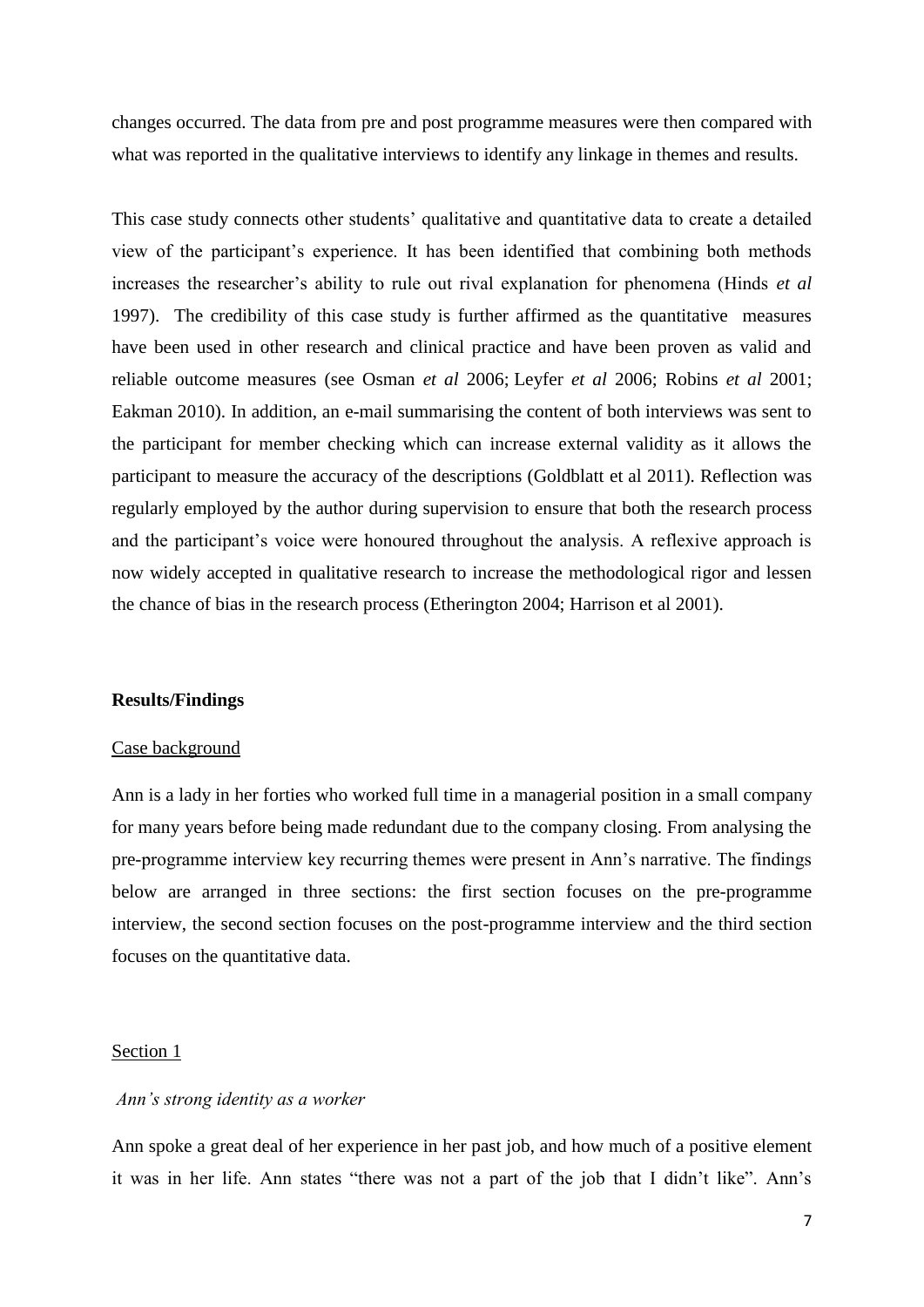descriptions of her role in the company, of her colleagues and work associates, of the intricate components that made up a typical day, how other parts of her life fitted around her work builds a detailed picture for the interviewer of her employed life. Ann spoke about her strong work values and how being reliable and efficient in her work gave her a great sense of pride; "people were my strong point, and that was the most important thing for me every day". This strong work ethic facilitated Ann's expansion of her career as she developed much responsibly in this small company in just a few years. Ann spoke of how her work gave her something to do and somewhere to go every day as well as something to talk about with friends. Ann made many references throughout the interview as to how work gave her a sense of purpose and identity in her life: "it gave me a sense of purpose, and an identity, to be honest that's exactly what it did".

## *A change in life situation: the impact of unemployment*

Ann's strong association with the worker role was disrupted when she lost her job. Ann describes a great deal of change since becoming unemployed; often in a negative context. Ann identified changes to her identity, to her routine, to her motivation, to her mental health and changes to how she approaches valued occupations. Ann started seeking emotional help almost immediately after she finished work as she did not know what to do next; "mentally, I can go down very quickly [since becoming unemployed]". Ann suggested that being unemployed changed how she felt others viewed her; "nobody wants me to do anything now*...* I felt like someone has painted me invisible". Ann reflected that exercise is a major part of her identity and health yet the amount of time spent doing this had decreased significantly since becoming unemployed. Ann describes how she was also lacking in motivation "it's just not there anymore [motivation]", and how this disrupted her going to social events and completing an online course she enrolled for. She reports how she feels that she is "wasting time" watching television during the day and busying herself with "mindless tasks" which never would have happened when she was employed. Ann reported that when she was working she had a goal to be achieved each day which kept her focused; "every day had a goal...everyday had a list to be followed". Ann links unemployment with a feeling of frustration in much of the interview, explaining that she feels frustrated that she is in dept and that she has to rely on social welfare which she feels as an organisation are inefficient. Ann also reveals she felt worried and fretful that she is not contributing to the household finances.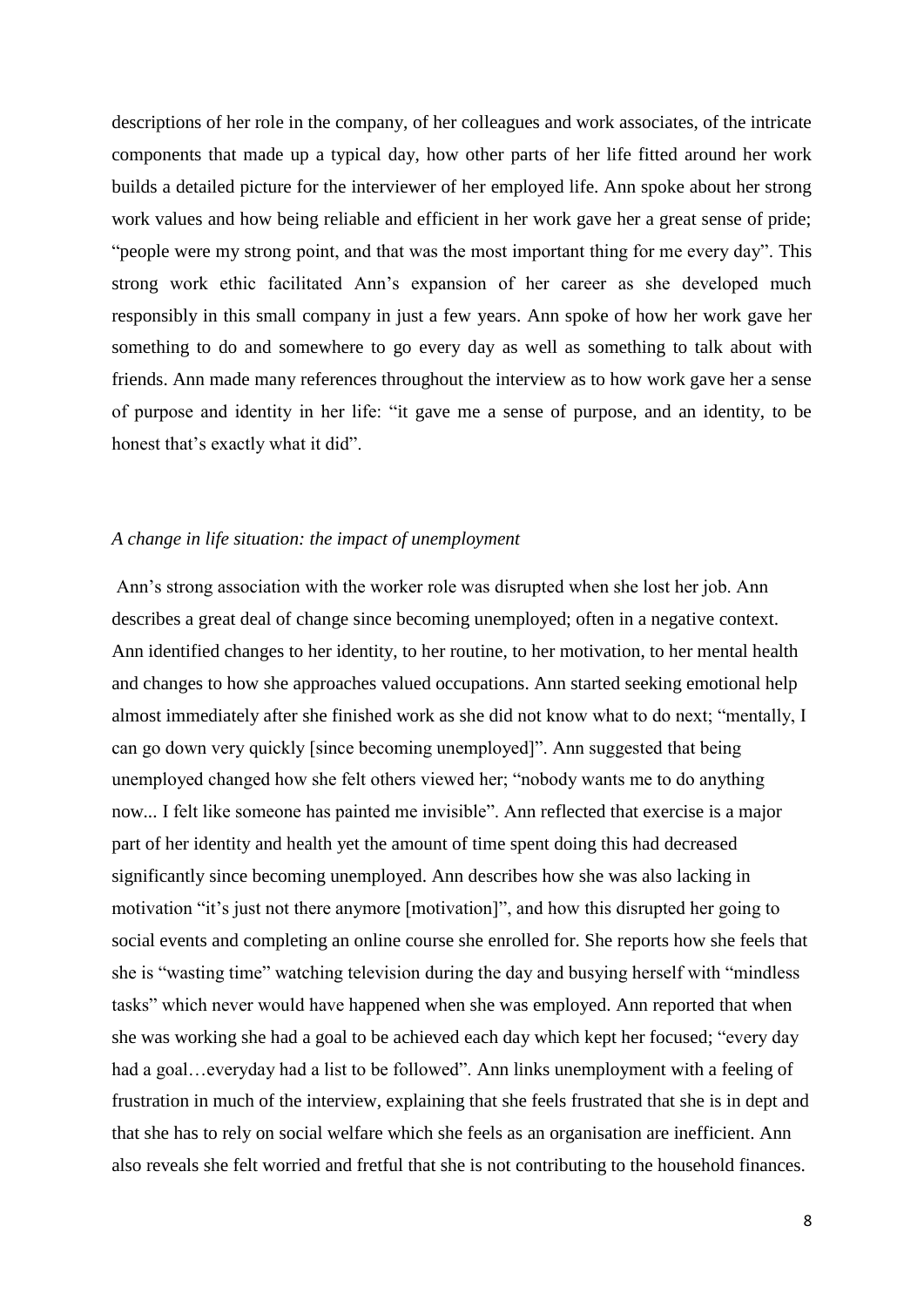#### Section 2

Ann was involved in an eight week occupational therapy 'work ready' programme aimed at living well with unemployment. The programme has had a distinct effect on Ann's attitude to her experience of unemployment. Once again, strong themes emerged in the narrative which were at variance with the pre intervention interview themes.

#### *Towards acceptance and realisation: what the programme has taught me*

Ann is unmistakably more positive in this interview. Ann reflects on how being unemployed made her "anxious embarrassed and cross" but how now she has accepted her situation and is more optimistic about her future. Ann's experience and story of unemployment has altered, as Ann states "I'm not ashamed anymore". A key term Ann learned from the programme is 'transferrable skills'. She now realises that skills she has acquired from her past employment can be utilised in future posts. Ann relays that now she is applying for jobs which she never would have thought of applying for in the past due to her 'transferrable skills'. Ann spoke of how the facilitators aided her career exploration, developed her curriculum vitae skills and helped identify her strengths.

### *The importance of the group: a shared bond*

Ann reflected that the acceptance of her situation was wholly influenced by being in a group of people in similar situations. She reported that she enjoyed meeting people, that it focused her and improved her day; "and I suppose that makes you feel a little better in yourself as well, meeting people on a morning". Being in a group facilitated Ann's realisation that she is not alone in being unemployed, in the frustration and worry she feels. She felt that the group provided her with an opportunity to share her stories of unemployment in a supportive environment as she states "you know the back-up is there". Ann revealed that herself and some of the participants became friends from going through the process of the programme together and supported each other throughout. Ann identified that this support has improved her confidence significantly; "being in a group was a huge confidence boost".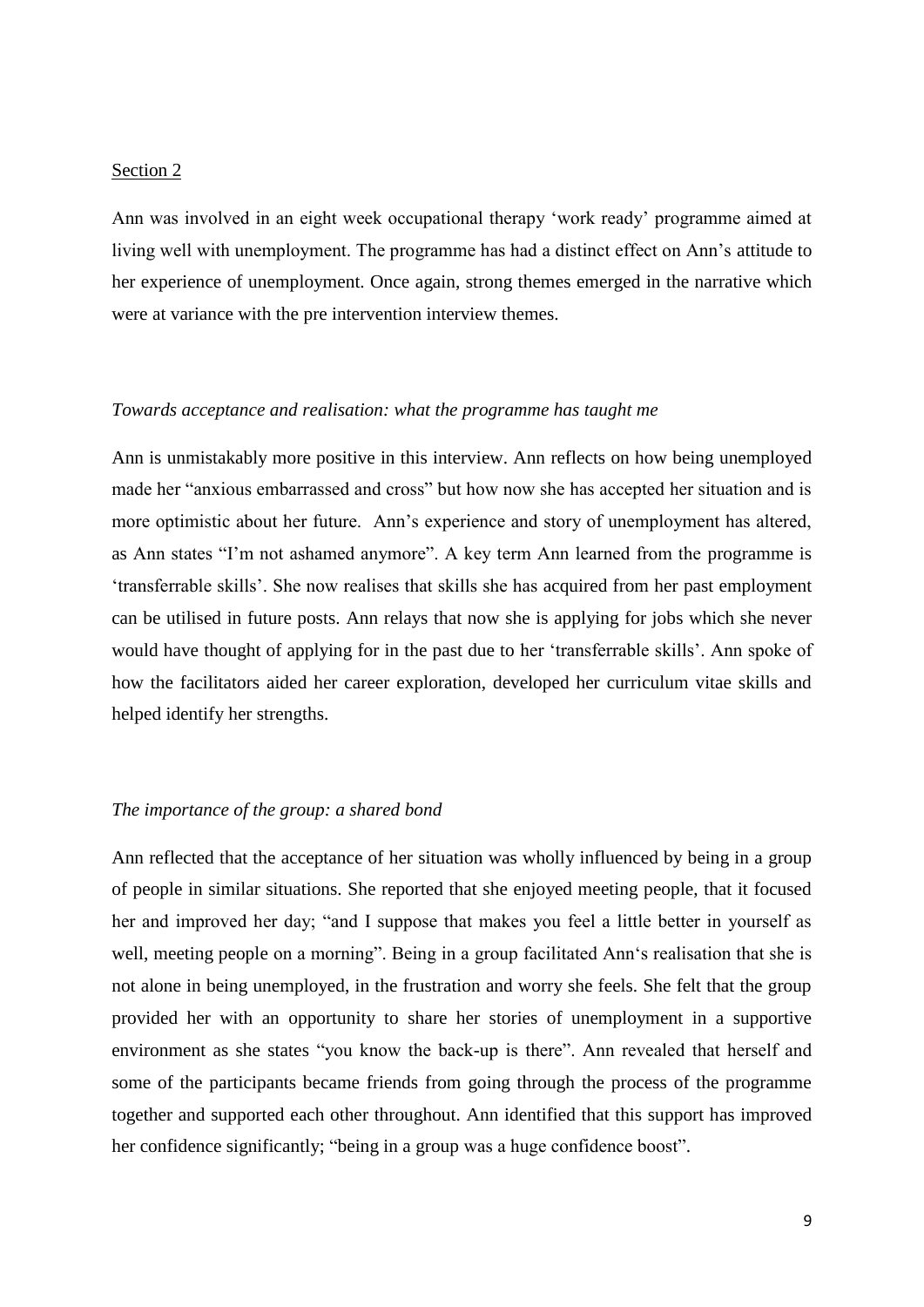## *Changes in routine for the better*

Ann mentions positive changes in her routine that had occurred since the programme. Ann reflected that the programme gave her a routine; "I know it might sound like a small thing, but it's huge for someone who is unemployed to have that focus and that routine". Ann's routine has improved since starting the programme, not just in the hours of the programme, but also in other areas. Ann has increased her time exercising; she is back to exercising at the same frequency as when she was when she was employed. In addition, Ann feels that her days are more structured and that she is spending her time in a more purposeful way; "I suppose I'm doing something [purposeful] every day of the week now". Instead of avoiding the computer, Ann spends more time searching and applying for jobs and courses online. In addition, she has learned to plan her day to try and achieve what needs to be done. Ann reveals that there has been a change in motivation as well as emotional health since joining the programme; "I just feel more relaxed now". Ann reflects on how she feels now that she has something to offer to future employers and is more motivated to be active in her search for job opportunities.

#### *Section 3*

### *Quantitative Data Comparison*

There were significant changes in the quantitative tools after the 'work ready' programme. There was a reduction in depressive and anxiety symptoms, an increase in self esteem, an increase in the engagement of meaningful activities. Tables 1a and 1b outline the changes identified in depression, anxiety, self esteem and meaningful activity participation post programme.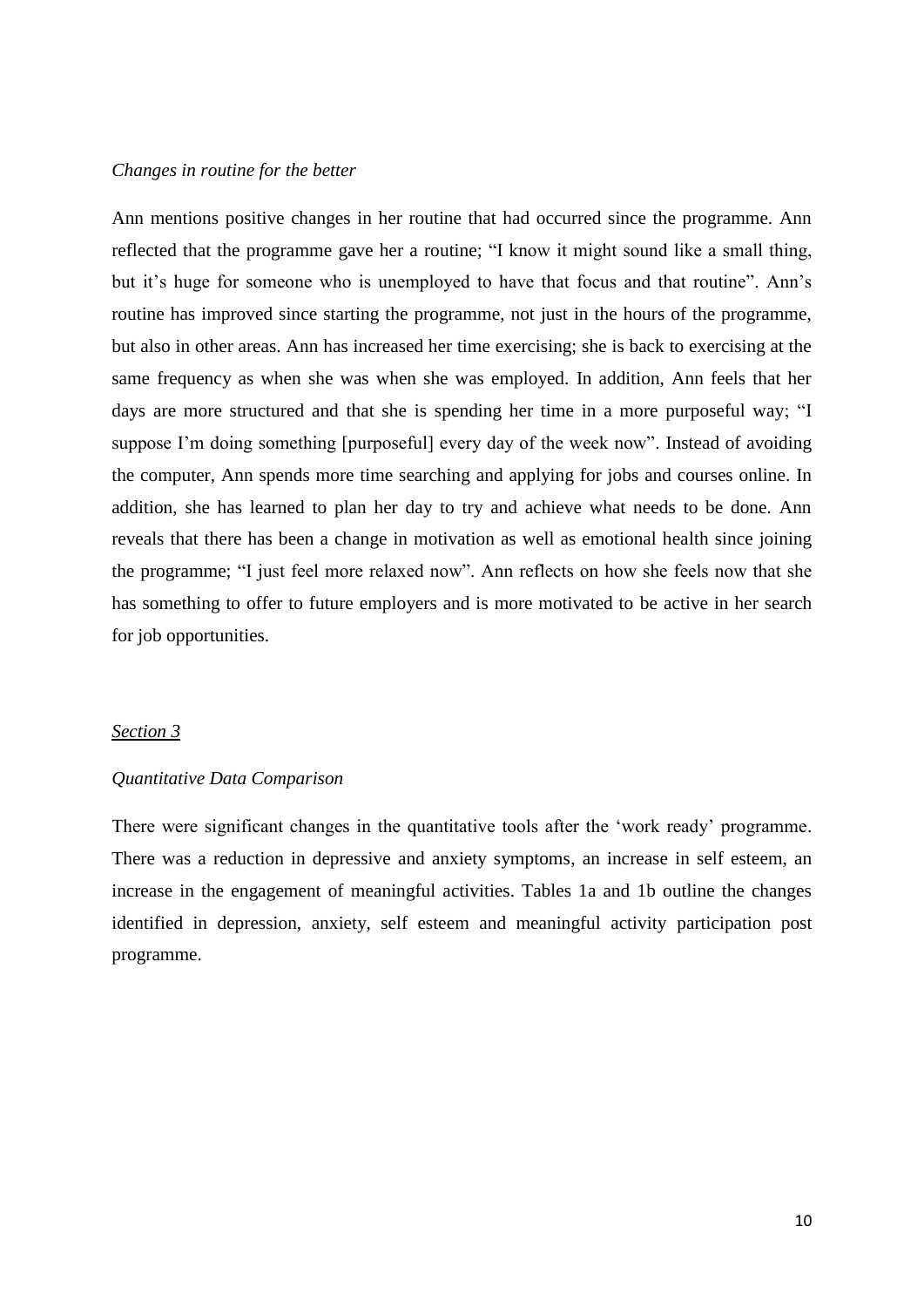Table 1a: Scales measuring depression, anxiety and self esteem-before and after the 'work ready' programme

| <b>Scale</b>                        | <b>Score</b>       | <b>Indication</b>    |
|-------------------------------------|--------------------|----------------------|
| <b>Beck Depression Inventory II</b> | Pre-programme: 15  | Mild depression      |
|                                     | Post programme: 12 | Minimal depression   |
| <b>Beck Anxiety Inventory</b>       | Pre-programme: 12  | Mild anxiety         |
|                                     | Post programme: 10 | Mild anxiety         |
| Rosenberg Self Esteem scale         | Pre-programme: 14  | Low self esteem      |
|                                     | Post programme: 20 | Within normal limits |

Table 1b: Scale identifying change in meaningful activity participation after 'work ready' programme

| <b>Scale</b> |          |     | Activities that have increased in meaning |             |                                |  |             |        |
|--------------|----------|-----|-------------------------------------------|-------------|--------------------------------|--|-------------|--------|
|              |          |     |                                           | and         | frequency                      |  | after 'work | ready' |
|              |          |     |                                           | programme   |                                |  |             |        |
| Meaningful   | Activity | and | Participation                             |             | Physical exercise              |  |             |        |
| Assessment   |          |     |                                           |             | Creative activities and crafts |  |             |        |
|              |          |     |                                           | Socialising |                                |  |             |        |
|              |          |     |                                           |             | Taking courses                 |  |             |        |
|              |          |     |                                           |             | Talking on the telephone       |  |             |        |
|              |          |     |                                           |             | <b>Other Computer Use</b>      |  |             |        |

## **Discussion**

Previous literature has identified that people who are unemployed report poorer emotional health than their employed counterparts (Stavora *et al* 2011; Waters and Moore 2002). Ann's experience of unemployment connects with this evidence. Ann spoke of how she felt a reduction in motivation, felt her mental health was 'low', and felt she was frustrated with many aspects of her life since becoming unemployed. Prior to starting the programme, the quantitative scales indicated Ann had symptoms of mild depression and low self-esteem.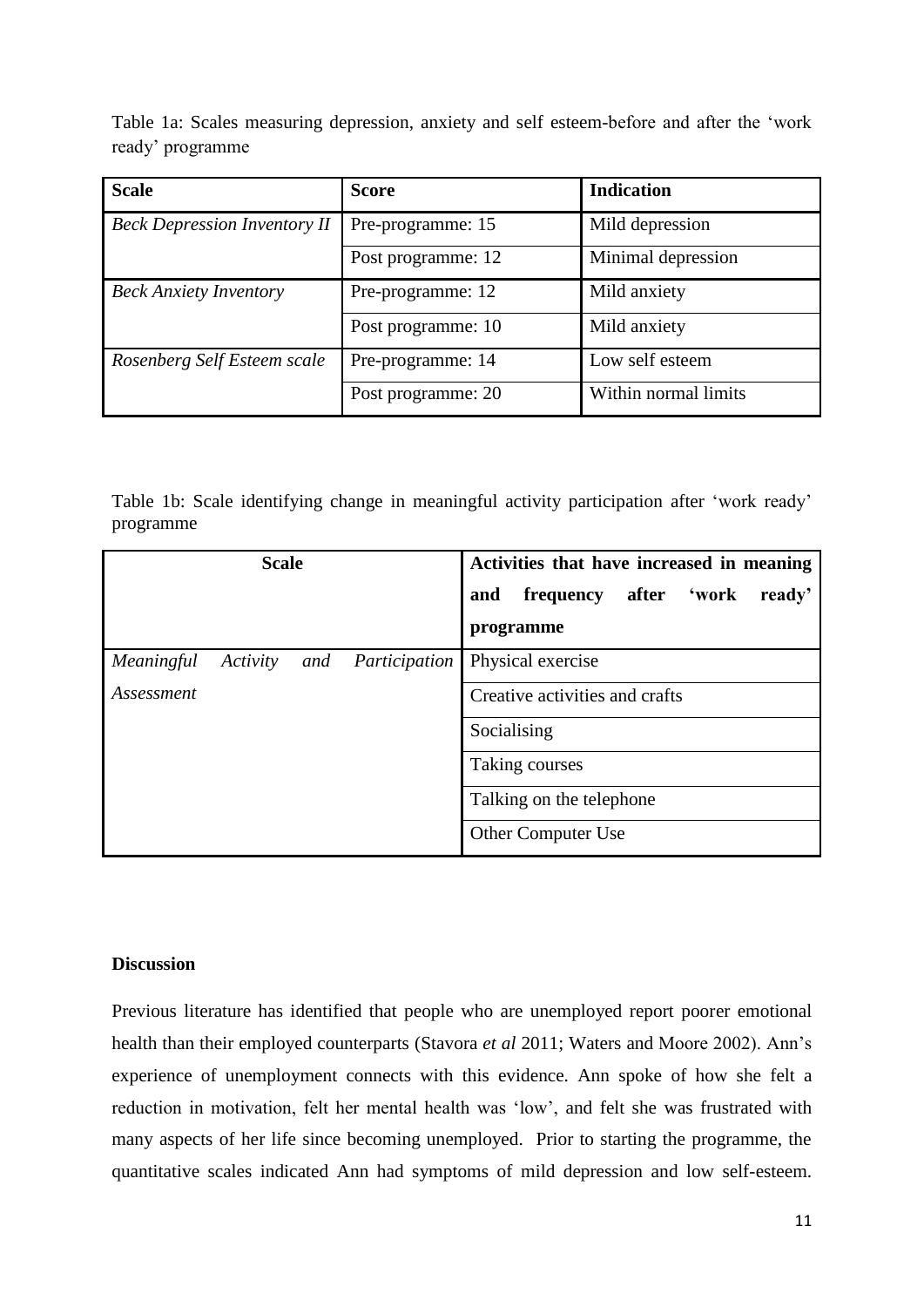Depression and low self-esteem are reported to be by-products of unemployment (Butterworth *et al* 2006; Preti 2002; Waters and Moore 2003). Ann spoke about how she felt that even though she had more 'free time'; she could not find the time or the incentive to do her personally meaningful occupations of exercising and socialising. Research has shown that the inability to keep busy and to structure one's day during unemployment is associated with poor mental health, increased physical symptoms, and grief about being unemployed (Burda and Hamermesh 2009; Wanberg *et al* 1997). Ann reflects on why this is the case, and deciphers that it is because she does not have a goal to be achieved each day or a structured routine. Wanberg *et al* (1997, p.75) state that "job loss dramatically disrupts the temporal pattern of the routine of work". Ann, for many years had a daily routine of work, tasks that needed to get done, and meaningful occupations including that had to be planned and coordinated around this. However, becoming unemployed disrupted this routine. Ann reflects that she had begun busying herself with "mindless tasks" such as watching television during the day, which she did not do prior to becoming unemployed. Ann's narrative is echoed in the occupational therapy literature which reports that individuals who are unemployed spend large amounts of time engaged in potentially 'non-directed' use of time such as watching television (Scanlan *et al* 2011, p.112). The experience of unemployment altered her attitude and motivation towards things that were once important to her and disrupted her once highlystructured routine.

Barnes and Holmes (2007, p. 2) state that "to work in paid employment is to become part of our society: to be included rather than excluded". Ann spoke of how becoming unemployed made her feel 'invisible' and 'frustrated'. It could be suggested that Ann's description of unemployment relates to Erikson's stages of psycho-social development (1966). Ann is at the life stage of middle adulthood in which adults tend to be occupied with meaningful workbased activities and strive to establish a stable environment (Erikson 1966). Ann identified with the worker role and the benefits this role has brought to her life which Erikson coins 'generativity.' Generativity occurs when adults successfully make their mark on the world and contribute to something that they hold in value (Erikson 1968). Ann spoke at length of her strong work ethic, her busy day and the development of her career, explaining to the interviewer her connection to her role. However the consequences of Ann's unemployment had altered this sense of purpose and left her to adopt the negative experience of this stage 'stagnation'. Stagnation refers to the failure to find a way to contribute (Erikson 1968). Ann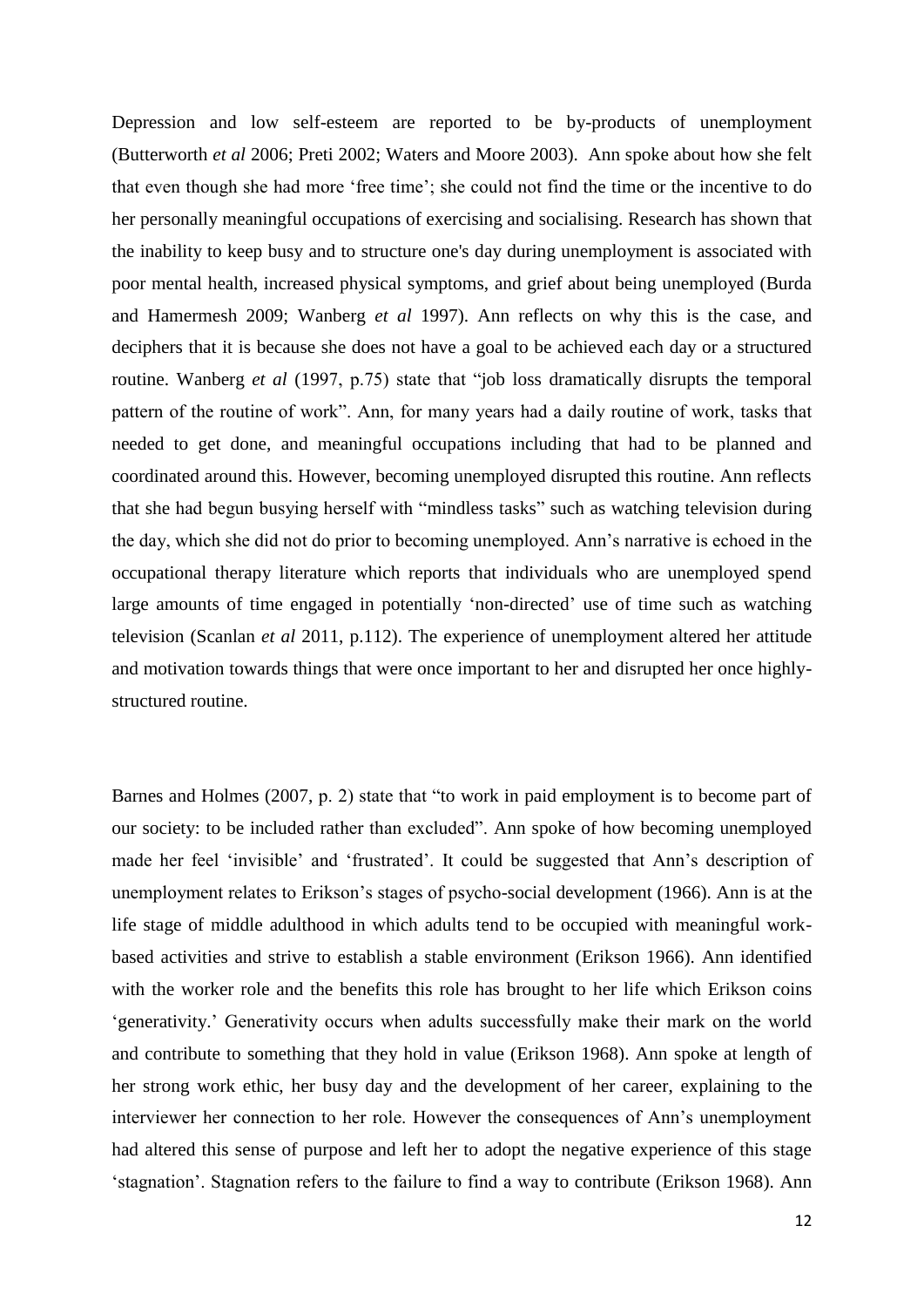felt disconnected with society and felt a deep sense of meaninglessness. Ann spoke of how she felt a sense of not being able to provide financially and even intellectually. She also contended that she felt frustrated and fretful of being at home with no-one to talk to and nothing to do. This feeling of fret and worry is echoed on an extensive literature review compiled by Scanlan and Beltran (2007) on how unemployed people spend their time. The authors found that unemployment is seen as an individual failure and unemployed people have their identity and status taken away (Ball and Ordford 2002; Feather and Bond 1994). It is clear from Ann's narrative that her experience of unemployment is reverberatied in this literature. Ann feels like she has been stripped of part of her identity and purpose.

The 'work ready' programme facilitated Ann to have more of a positive outlook on unemployment. Ann's emotional and physical health had improved considerably since being involved with the programme. Ann's depressive symptoms, anxiety symptoms and self esteem improved. Ann makes reference to why this is citing various components of the programme but focuses a great deal on being involved in the group. There is a wealth of evidence reporting the benefits of groups (Cole and Tufano 2008, Holmes 1999, Finlay 1993). It is documented that unemployed people feel alone and isolated (Waddell and Burton 2006; Montgomery *et al* 1999). Ann expresses and reflects that the group helped her to accept her unemployment status and aided her realisation that she is not alone in how she feels. It has been identified that group based interventions encourage an atmosphere of decreased isolation and are a medium to where clients can share each others' pains, insecurities and accomplishments (Finlay 1993). It is acknowledged that people can gain strengths from feeling connected to others and having others accept and understand their troubles (Cole and Tufano 2008). It is interesting that Ann's attitude has dramatically changed even though her situation has not; Ann is still unemployed. It is suggested that individuals who see unemployment as manageable see it as less stressful (Feldman *et al* 1998). It is further acknowledged that individuals with a more positive association with the meaning of unemployment are more capable of adapting to the change (Fetsch 2002). The 'work well' programme facilitated Ann's change in attitude. It aided her to process the situation she is in as not perpetual. Ann see's she has a future career ahead of her and learns that she is not the only person in this situation. Ann has more of a sense of pride in the post programme data, and a big component of this is through her own realisation of her individual skill-set and past experience.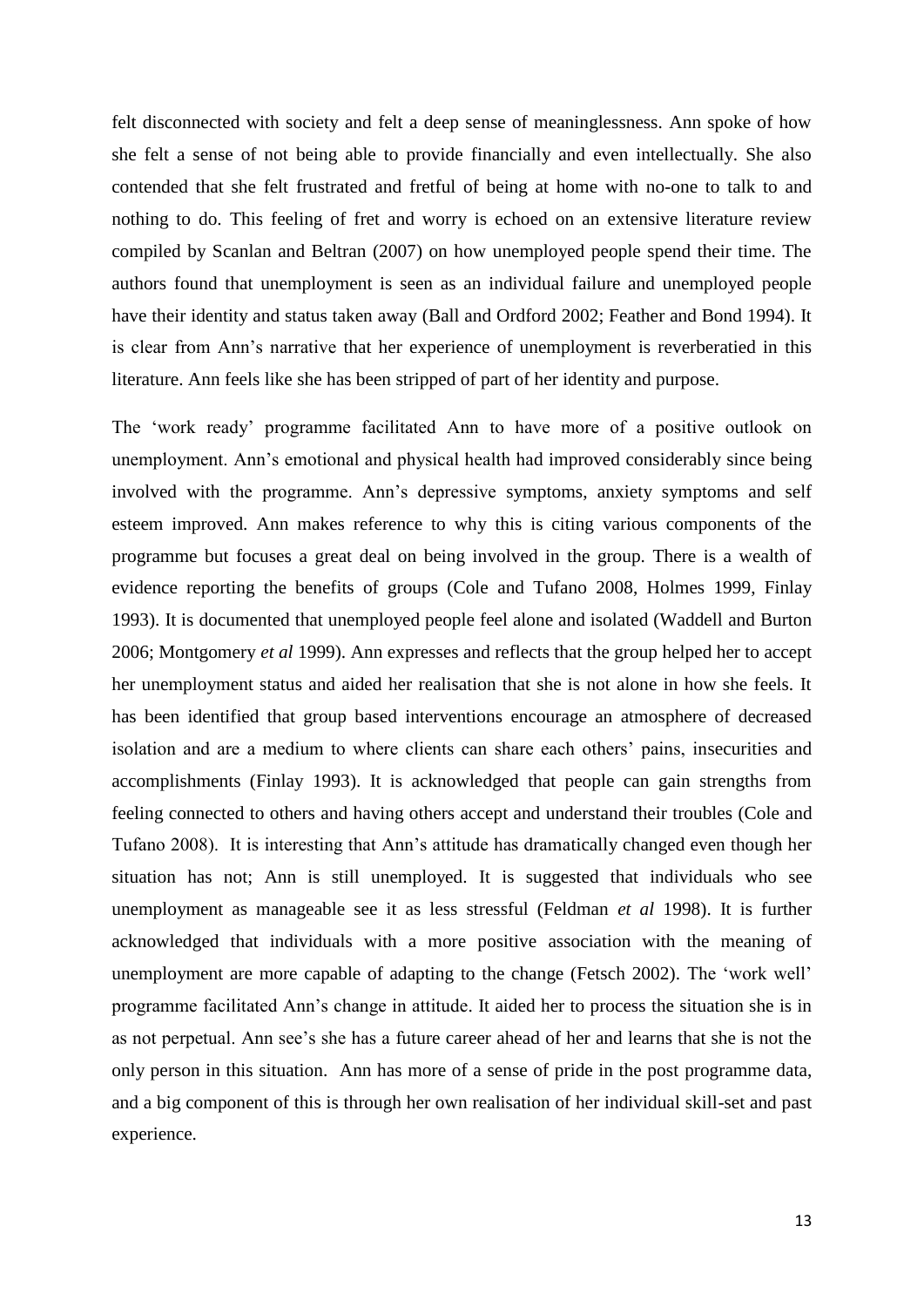#### *Limitations*

Several limitations should be taken into consideration when interpreting the results. The data was not retrieved by the author of the case study. This can have the potential for bias during prior data collection in which the author may not be aware of. Moreover, as it was not the author who completed the interviews or dealt with the quantitative tools; the author was not able to ask Ann to expand on potential obscurities or direct certain open ended questions to answer topics related to this specific research question which may have confined the results. An occupational therapist involved in the programme chose the case study participant. This may have bias implications as the occupational therapist may have chosen the participant who benefitted the most out of the programme. There is a need for further evaluation studies involving independent researchers who do not have loyalty to the department or the programme in order to minimise any affects of allegiance. As this is a case study based on one individual's experience of the programme, the results cannot be generalised to a population. Further case studies involving other participants to examine their experiences and other possible explanations for the outcomes of the programme would need to be conducted to further warrant the affects of the programme. In addition, a follow-up study on the long term benefits of the programme for Ann or to see if Ann's unemployment status has changed warrants further research.

#### *Implications for practice*

Despite these limitations, this study remains an important advancement of our understanding of a participant's experience of an occupational therapy focused unemployment intervention of which there is limited research at present. One of the key contributions occupational therapists can make towards promoting health is supporting individuals to establish meaningful and rewarding patterns of activity (Scanlan *et al* 2011). This case study identified how an occupational therapy focused unemployment intervention aided one individual to find a more purposeful routine which impacted on her motivation, meaningful activity participation and mental and physical health. This illustration of the potential benefits of being involved in an occupational therapy-focused unemployment intervention could extend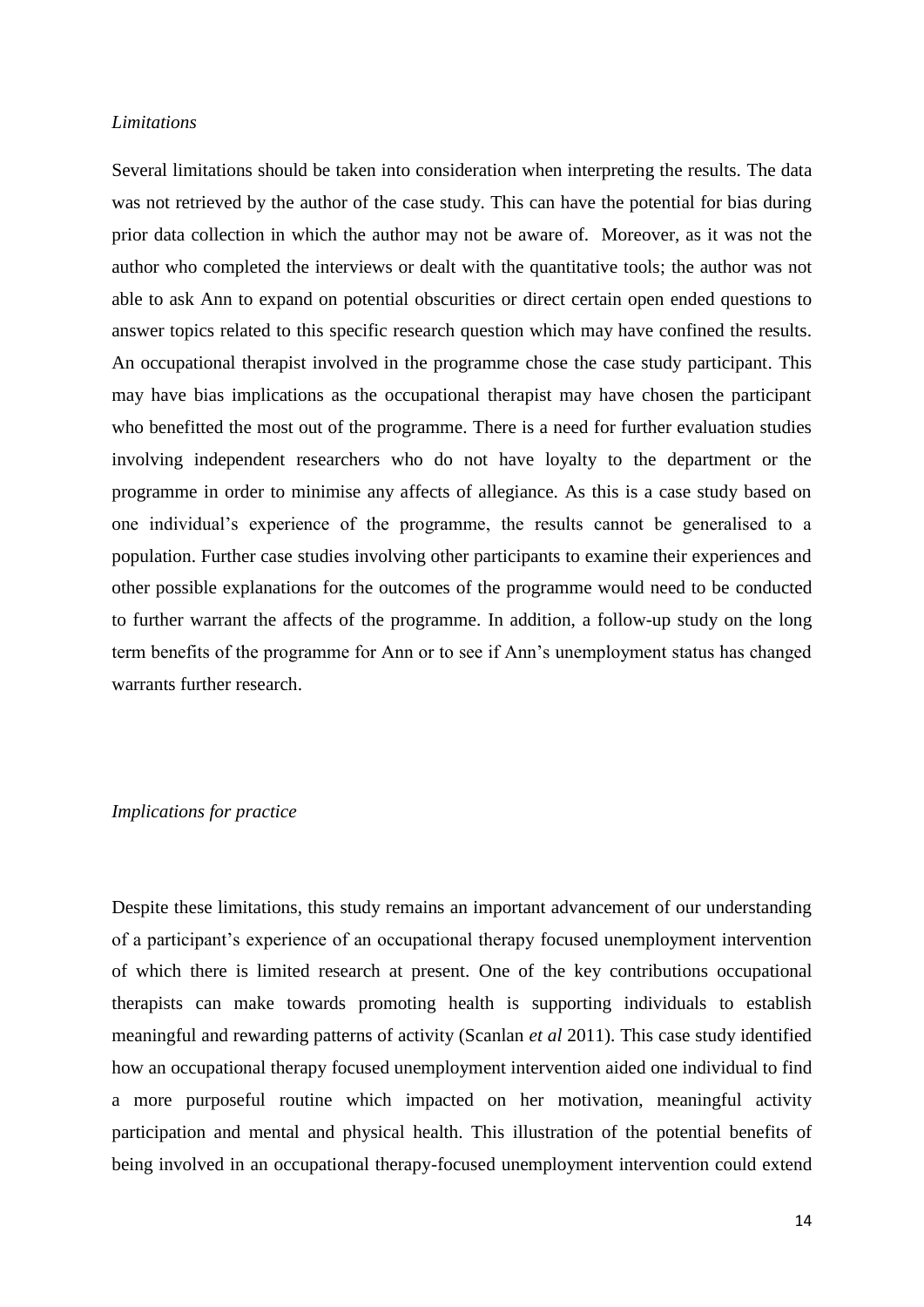the demand of the profession's unique skills to this potential new client base. The implications of Ann's positive experience of the group could be a testimony to encourage other occupational therapy practitioners that group interventions may work well for people who are unemployed. This study gives a clear picture of how a group based intervention for unemployed people can have positive health-related benefits. This could encourage more of this nature of 'unemployment' intervention to be developed in diverse areas of occupational therapy practice. In addition, it contributes to the literature on the destructive consequences of unemployment on physical and mental health by presenting a person's in-depth account of these challenges. As many potential occupational therapy clients may be unemployed, this case study gives rise to the testament that to ignore the significant impact of unemployment on client's lives use may lead to sub-optimal therapy outcomes (Scanlan *et al* 2011). In addition, there was a strong link between what was reported in the interviews and the results of the quantitative measures. The positive changes identified in the post-programme interview were also identified in the quantitative measures. This study illustrates that using two methods of data (i.e. qualitative and quantitative) strengthens the value of the results.

#### **Conclusion**

This recession places a substantial amount of people facing long-term unemployment. Being unemployed is often seen merely as an economic problem, yet the damages it causes goes far beyond this. Unemployment can negatively affect physical and mental health, as well as occupational functioning. As health professionals, we have a duty of care to attend to those in need. This case study presents the story of a lady who felt excluded from society due to her unemployment status. This lady utilised the interview as a medium to reflect on her connection with her worker role. This research demonstrates many of the benefits of being employed for one individual. Being employed provided Ann with a sense of purpose, an identity, a place to occupy her time, a place to develop and utilise status and responsibility, a place to contribute and to feel involved. Becoming unemployed made her feel alone, frustrated, worried and powerless. Unemployment corrupted her purposeful use of time, involvement in valued occupations, physical health, emotional health and motivation. Occupational therapy focuses on the person, in addition to the environment and the occupation. The 'work ready' programme focused on helping participants live well with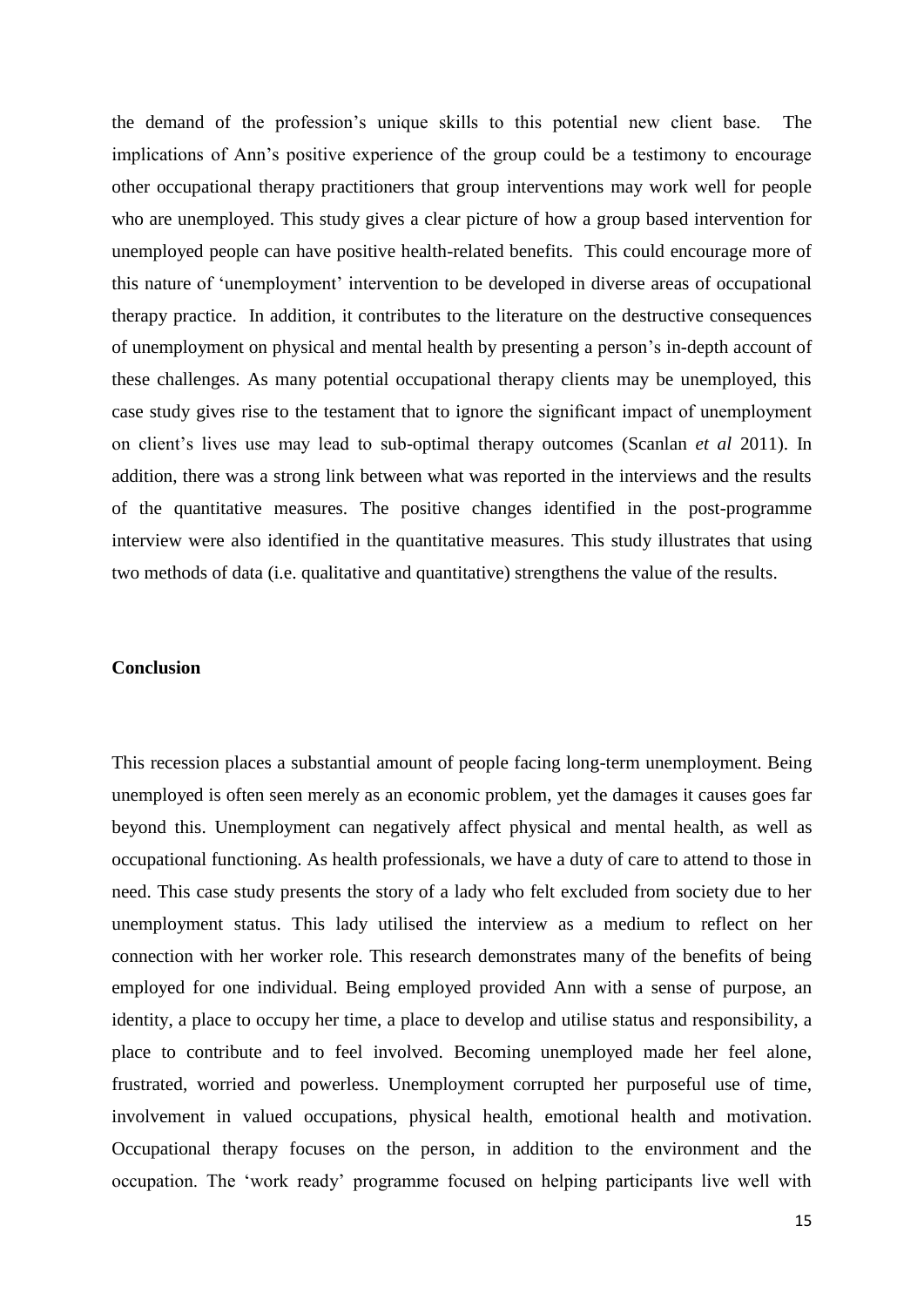unemployment. This study illustrates how occupational therapy's unique skill-set and philosophies are in a suitable position to attend to the occupational needs and health requirements of unemployed people.

The ability to provide programmes that focus on individual wellbeing in addition to job skills is paramount. This requires an understanding of the impact of unemployment on the individual's health and ability to perform valued occupations. It is vital to appreciate the participant's experiences of occupational therapy programmes targeted at the unemployed to ensure that programmes meet their needs. This research gives a clear picture of one woman's journey from a negative outlook of her unemployment status through to a more positive outlook prior to occupational therapy intervention. For Ann, this programme proved to be most advantageous. The crucial thing to note is that Ann was still unemployed at the end of the programme. Her circumstances did not change. However, her physical health, psychological health, self esteem, use of time, motivation, sense of career orientated skills, engagement in valued activities all improved. The implications of Ann's positive experience could be a testimony to illustrate to other practitioners that group interventions may work well for people who are unemployed. It also illustrates the benefits' of linking quantitative data with qualitative data, and how in this case, each tool supported the narrative data. It demonstrates the benefit of secondary analysis which can generate new knowledge with new hypotheses without added involvement or effort from the participant. It gives a first-hand view of the benefits of being involved in a group programme-a process which is inherent in the values of the profession of occupational therapy. This study advocates for more of a focus on living well with unemployment occupational therapy programmes.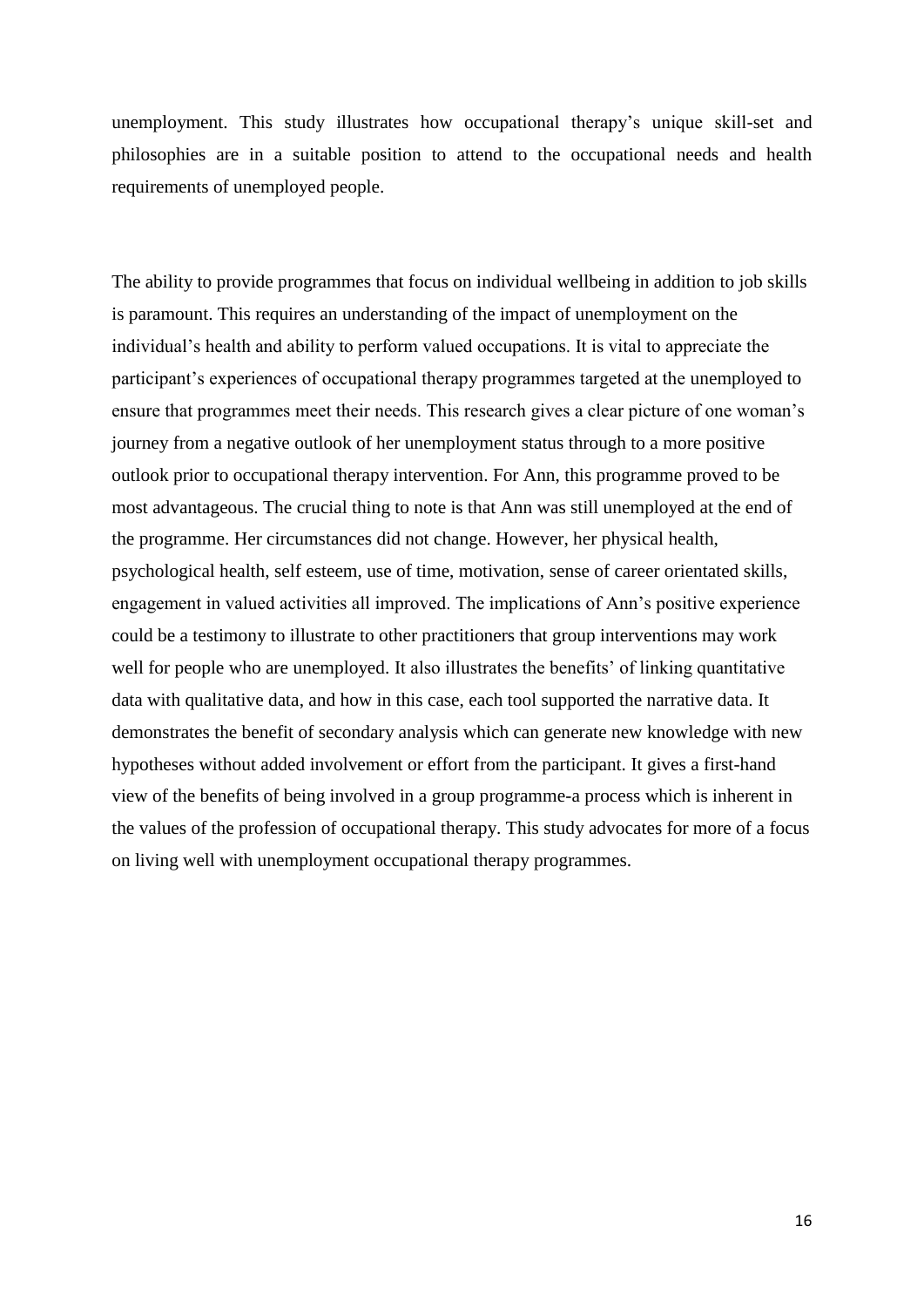#### **Reference List**

Audhoe, S. S., Hoving, J. L., Sluiter, J. K. and Frings-Dresen, M. (2010) 'Vocational interventions for unemployed: effects on work participation and mental distress: A systematic review*'*, *Journal of Occupational Rehabilitation*, 20(1), 1-13.

Bambra, C., and Eikemo, T. A. (2009) 'Welfare state regimes, unemployment and health: a comparative study of relationship between unemployment and self-reported health in 23 European countries*'*, *Journal of Epidemiologic Community Health,* 63 (2), 92-98.

Barnes, T. and Holmes, J. (2007) 'Occupational therapy in vocational rehabilitation: a brief guide to current practice in the UK', [online], available: [www.cot.org.uk/members/](http://www.cot.org.uk/members/) profpractice/quality/VRSSWork.pdf [accessed 29th March 2012].

Braun, V. and Clarke, V. (2006) 'Using thematic analysis in psychology'*, Qualitative Research in Psychology,* 3(2), 77-101.

Bouteloup, Z. and Beltran R. (2007) 'Application of the occupational adaptation framework in child and adolescent occupational therapy practice; A Case Study'*, American Occupational Therapy Journal*, 54 (3), 228–23.

Brenner, S. and Bartell, R. (1983) 'The psychological impact of unemployment: A structural analysis of cross-sectional data', *Journal of Occupational Psychology*, 56(2), 129-136.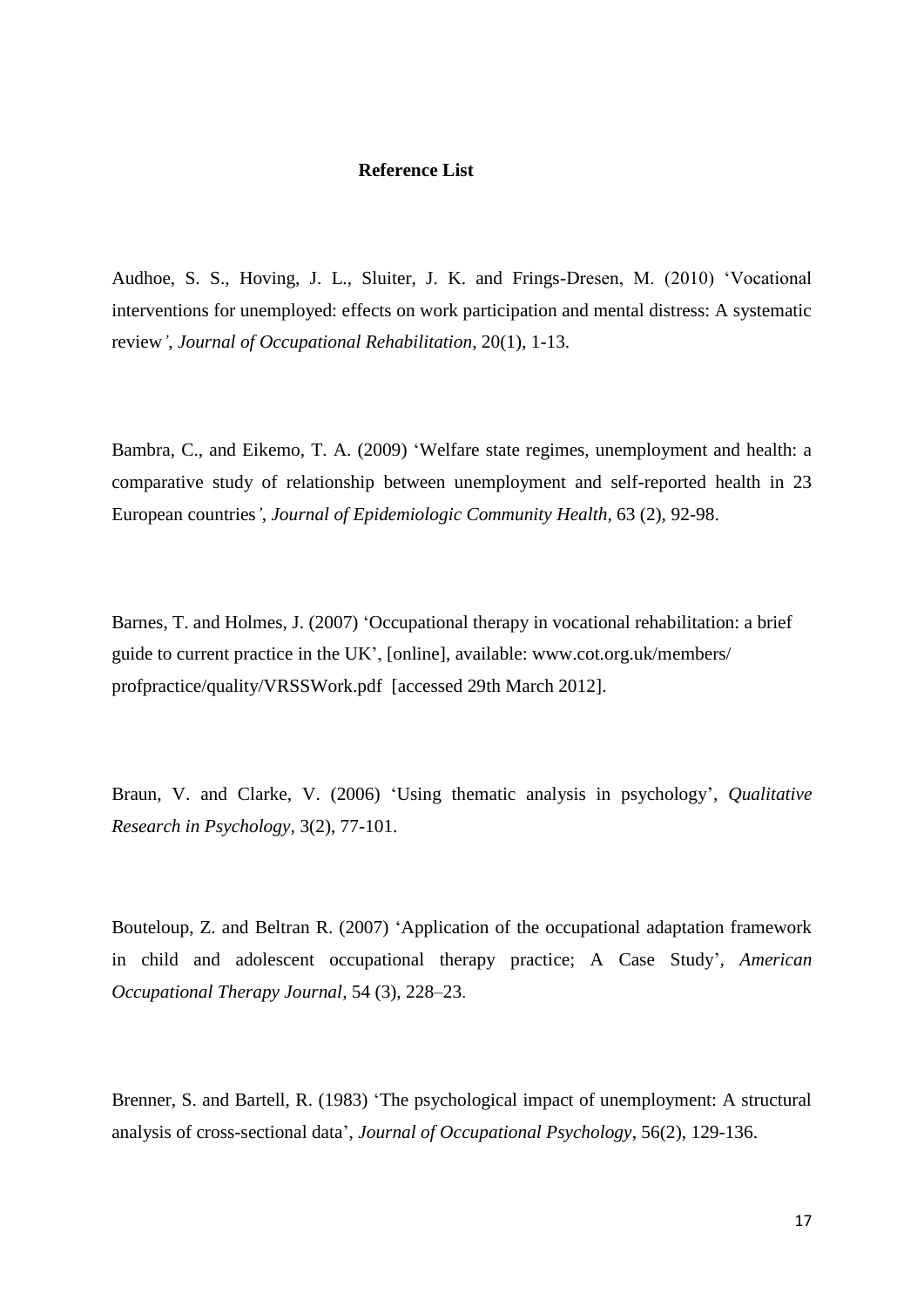Brinia, V., and Soundoulounakis, N. (2011) 'Developing a system for training unemployed adults at the VTC (vocational training centres) in Greece'*, Industrial and Commercial Training,* 43(5), 314-321.

Broom, D. H., D'Souza, R. M., Strazdins, L., Butterworth, P. , Parslow, R. and Rodgers, B. (2006) 'The lesser evil: Bad jobs or unemployment? A survey of mid-aged Australians*', Social Science and Medicine*, 63(3), 575–586.

Brown, L. M., and C. Gilligan (1992) *Meeting at the crossroads: Women's psychology and girls' development*, Cambridge, MA: Harvard University Press.

Burda, M. C. and Hamermesh, D. S. (2009). 'Unemployment, market work and household production', (Discussion Paper No. 3955), Bonn, Germany: The Institute for the Study of Labour (IZA).

Burgard, S.A., Brand, J.E and House, J.S. (2007) 'Toward a better estimation of the effect of job loss on health', *Journal of Health and Social Behaviour'*, 48(4), 369–384.

Coffey, A. and Atkinson P. (1996) *Making Sense of Qualitative Data,* Sage Publications, Thousand Oaks CA.

Cole, M. B. and Tufano, R. (2008) *Applied Theories in Occupational Therapy: A Practical Approach*, 1st ed., New Jersey: SLACK Incorporated.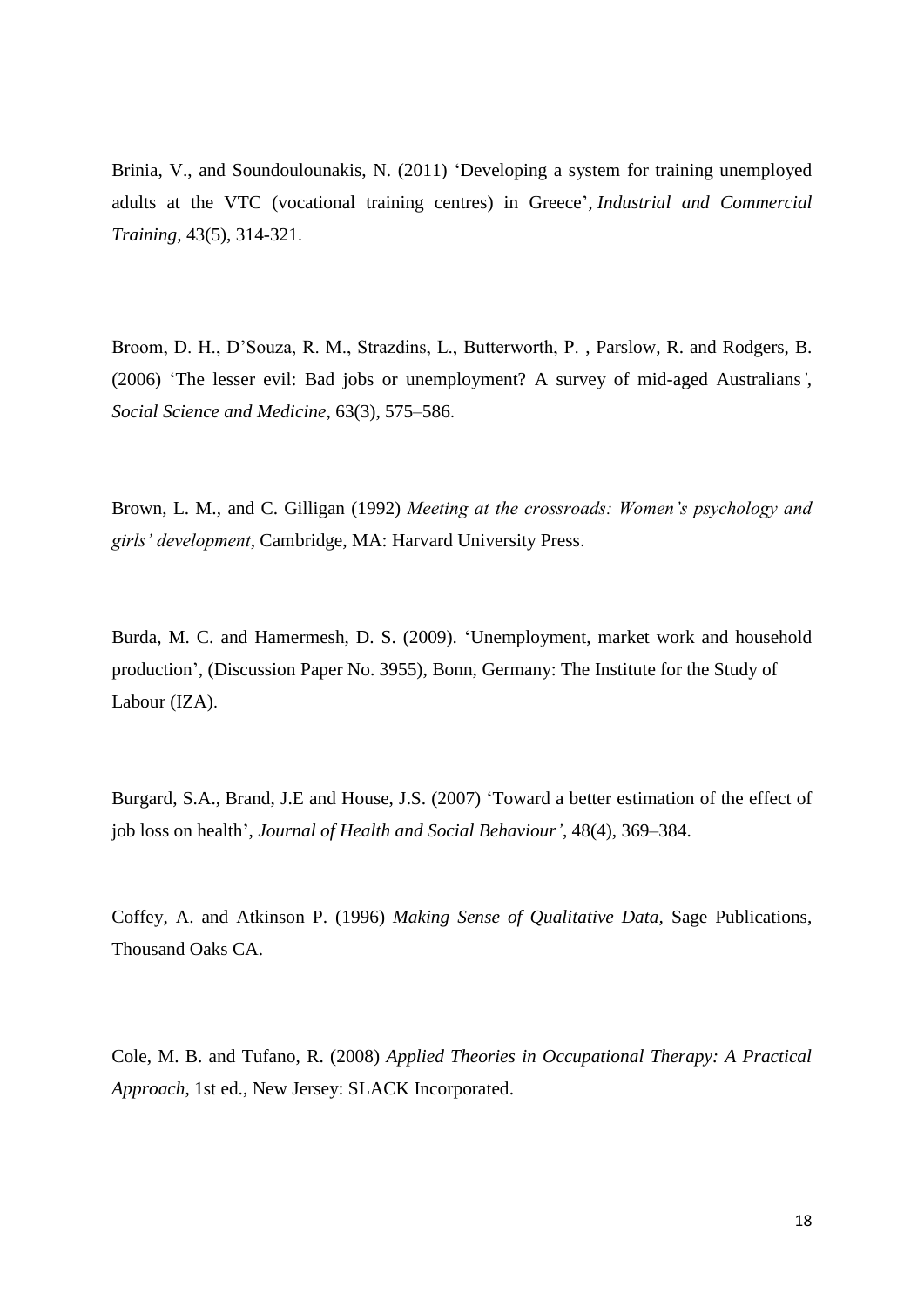Cole, K., Daly, A. and Mak, A. (2009) 'Good for the soul: The relationship between work, wellbeing and psychological capital*'*, *Journal of Socio-economics*, 38(3), 464-474.

Creed, P. A., and Reynolds, J. (2001) 'Economic deprivation, experiential deprivation and social loneliness in unemployed and employed youth', *Journal of Community and Applied Social Psychology*, 11(3), 167-178.

Creed P. A., Hicks R. E., and Machin, M. A. (1998) 'Behavioural plasticity and mental health outcomes for long-term unemployed attending occupational training programmes', *Journal of Occupation Organisational Psychology*, 71(2), 171–91.

Crowe, S., Cresswell, A., Robertson, G., Avery, A. and Sheikh, A. (2011) **'**The case study approach', *BMC Medical Research Methodology*, 2011, 11(10). <http://www.biomedcentral.com/1471-2288/11/100> [accessed on March 17th 2012].

CSO (2012) '*Live Register February 2012'*, Central Statistics Office Ireland, [online] available at: http://www.cso.ie/releasespublications/documents/labour\_market/current/lreg.pdf [Accessed on March 17th 2012].

Douthwaite, J. (1994) 'Unemployment: A Challenge to Occupational Therapy', *British Journal of Occupational Therapy*, 57(11), 432-436.

Eakman, A. M. (2007) *A Reliability and Validity Study of the Meaningful Activity Participation Assessment*, unpublished thesis (Phd), University of Southern California.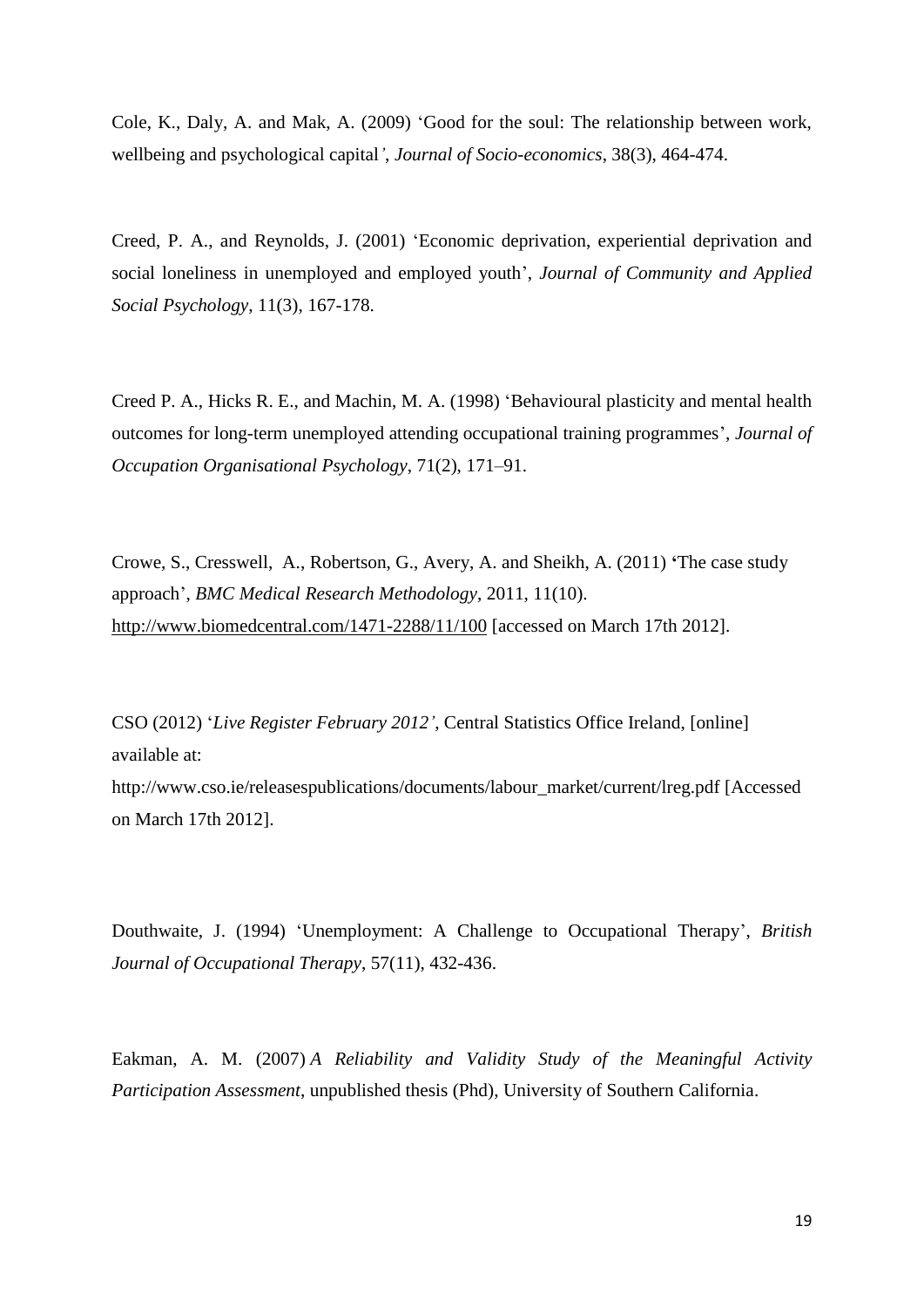Erikson, E. H. (1966) 'Eight ages of man'*, International Journal of Psychiatry*, 2, 281-300.

Erikson, E.H. (1968) *Identity, Youth and Crisis*, Faber and Faber: London.

Etherington, K. (2004) *Becoming reflexive researchers: Using ourselves in research,* London: Jessica Kingley.

Eurostat (2012) 'Harmonised unemployment rate by gender – total % (seasonally adjusted)', [online], available: http://epp.eurostat.ec.europa.eu/tgm/table.do?tab=tableandinit=1andlanguage=enandpcode=te ilm020andtableSelection=1andplugin=1%20This%20is%20the%20second%20highest%20un employment [accessed  $19<sup>th</sup>$  of March 2012].

Feldman, D. C, Leana, C. R. and Tan, G. Y. (1998) 'Predictors of coping behaviour after a layoff', *Journal of Organisational Behaviour,* 19(1), 85-97.

Fetsch, R. J. (2002) *Transitions and changes: Who copes well* (Fact Sheet no. 10.215), Ft. Collins: Colorado State University Cooperative Extension.

Feather, N. T. and Bond, M. J. (1983) 'Time structure and purposeful activity among employed and unemployed university graduates'*, Journal of Occupational Psychology*, 56(3), 241-254.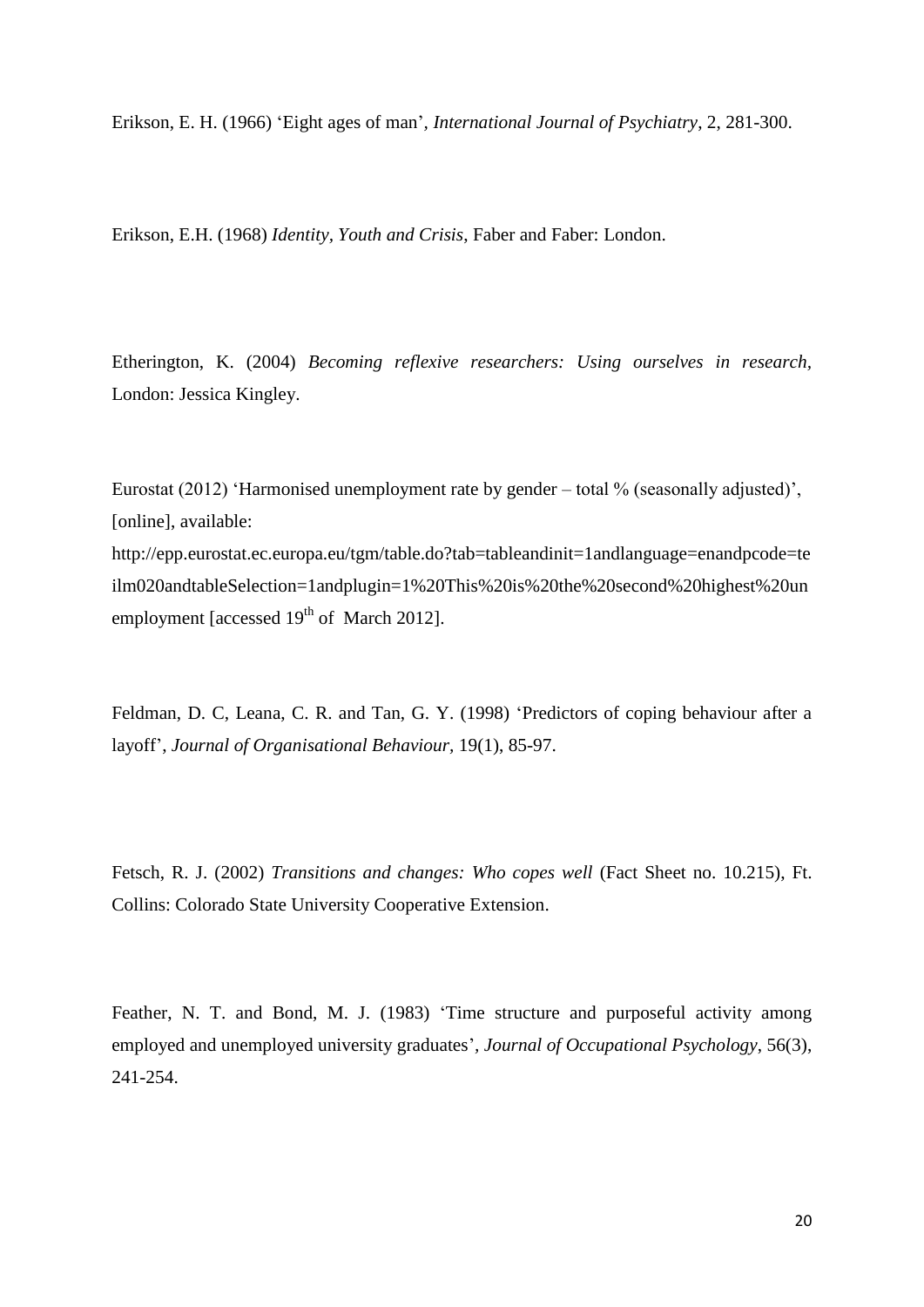Finlay, L. (1993) *Group work in Occupational Therapy*, London, Chapman and Hall.

Fisher, I. and Ziviani J. (2004) 'Explanatory case studies: Implications and applications for clinical research', *Australian Occupational therapy Journal,* 51(4), 185-191.

Gladstone, B., Volpe, T. and Boydell, K. (2007) 'Issues encountered in a qualitative secondary analysis of help-seeking in the prodrome to psychosis*'*, *The Journal of Behavioral Health Services and Research,* 34(4), 431-442.

Goldblatt, H., Karnieli-Miller, O. and Neumann, M. (2011) 'Sharing qualitative research findings with participants: Study experiences of methodological and ethical dilemmas', *Patient Education and Counselling*, 82(3), 389-395.

Harrison, J., MacGibbon, L., and Morton, M. (2001) 'Regimes of trustworthiness in qualitative research: The rigors of reciprocity*', Qualitative Inquiry*, 7(3), 323-345.

Hinds, P. S., Vogel, R .J. and Clarke-Steffen, L. (1997) *'*The possibilities and pitfalls of doing a secondary analysis of a qualitative data set'*, Journal of Qualitative Health Research*, 7(3), 408-24.

Holmes, J., B., Barnes, S., Ernst and Hyde, K. (1999) *An Introduction to Group work: A Group Analytic Perspective*, London: Macmillan Press.

Kennedy-Jones, M., Cooper, J., and Fossey, E. (2005) 'Developing a worker role: Stories of four people with mental illness'*, Australian Occupational Therapy Journal*, 52(2), 116-126.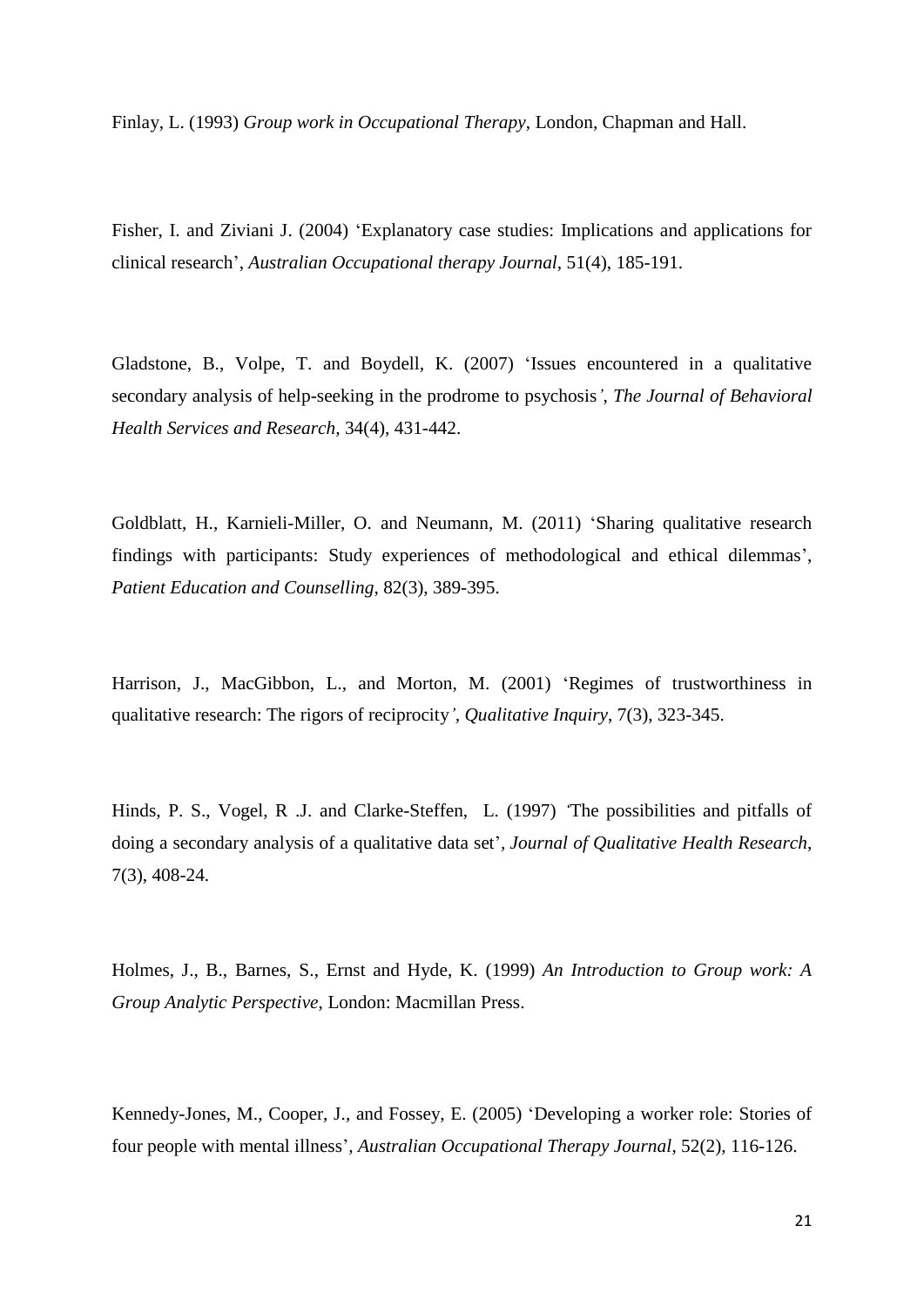Leyfer, O. T., Ruberg, J. L. and Woodruff-Borden, J. (2006) 'Examination of the utility of the Beck Anxiety Inventory and its factors as a screener for anxiety disorders', *Journal of Anxiety Disorders*, 20 (4), 444–58.

Lloyd, C. and Waghorn, G. (2007*)* 'The importance of vocation in recovery for young people with psychiatric illnesses*', British Journal of Occupational Therapy*, 70(2), 50-9.

Montgomery, S.M., Cook, D.G., Bartley, M.J., and Wadsworth, M.E. (1999) 'Unemployment predates symptoms of depression and anxiety resulting in medical consultation in young men', *International Journal of Epidemiology*, 28 (1), 95-100.

Osman, A., Hoffman, J., Barrios, F.X., Kopper, B.A., Breitenstein, J.L., and Hahn, S.K. (2002) 'Factor structure, reliability, and validity of the Beck Anxiety Inventory in adolescent psychiatric inpatients', *Journal of Clinical Psychology*, 58 (4), 443-456.

Preti, A. (2003) 'Unemployment and suicide'*, Journal of Epidemiology and Community Health,* 57(8), 557-558.

Price, R., Jin, C. and Vinokur, A. (2002*) '*Links in the chain of adversity following job loss: How financial strain and loss of personal control lead to depression, impaired functioning, and poor health', *Journal of Occupational Health Psychology*, 7(4), 302- 312.

Robins, R. W., Hendin, H.M. and [Trzesniewski,](https://amsprd0104.outlook.com/owa/redir.aspx?C=Q31f0SbXRUOoON2kbqoZD4TC-Xx26M4Ir-0AitK3HjBPK8-vzWbpmG1NoryN4D8TgjNSkB2TY7Y.&URL=http%3a%2f%2fpsp.sagepub.com%2fsearch%3fauthor1%3dKali%2bH.%2bTrzesniewski%26sortspec%3ddate%26submit%3dSubmit) K.H (2001) 'Measuring Global Self-Esteem: Construct Validation of a Single-Item Measure and the Rosenberg Self-Esteem Scale', *Personality and Social Psychology Bulletin*, 27(2), 151-161.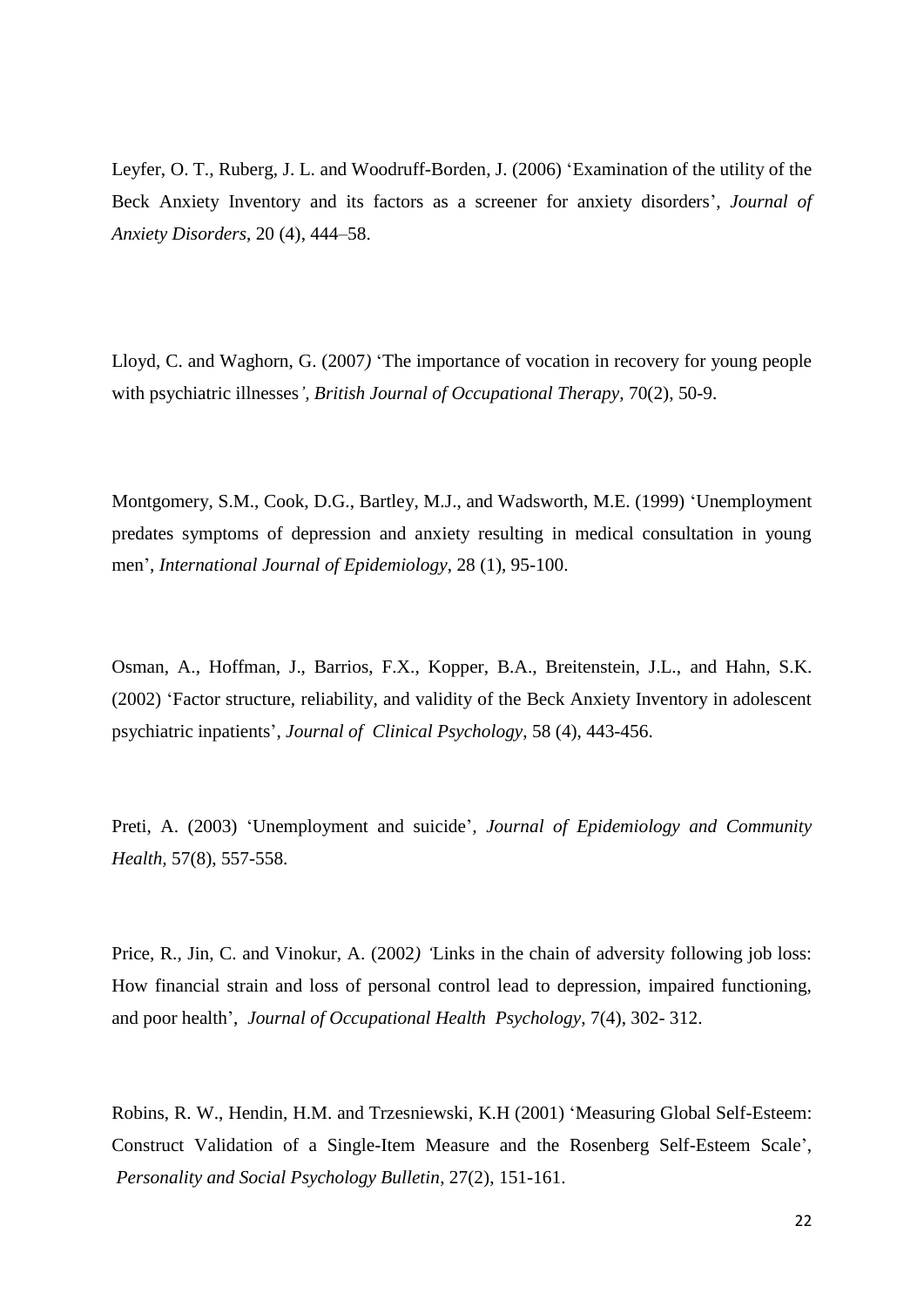Rosenberg, M. (1965) *Society and the adolescent self-image*, Princeton, NJ: Princeton University Press.

Ross, J. (2007) *Occupational Therapy and Vocational Rehabilitation*, Chichester: John Wiley and Sonsa.

Salminen, A., Harra, T., and Lautamo, T. (2006) 'Conducting case study research in occupational therapy*'*, *Australian Occupational Therapy Journal*, 53(1), 3-8.

Scanlan, J., and Beltran, R. (2007) 'Work in unemployment -- occupied or preoccupied? A review', *Work,* 28(4), 325-334.

Scanlan, J., Bundy, A., and Matthews, L. (2011) 'Promoting wellbeing in young unemployed adults: the importance of identifying meaningful patterns of time use', *Australian Occupational Therapy Journal*, 58(2), 111-119.

Schaufeli, W. B. and Vanyperen, N. W. (1993) 'Success and failure in the labour market'*, Journal of Organisational Behaviour*, 14 (6), 559-572.

Schutgens, C. A. E., Schuring, M., Voorham, T.A.J. and Burdorf, A. (2009) 'Changes in physical health among participants in a multidisciplinary health programme for long-term unemployed persons'*, BMC Public Health*, 9(1), 197-197.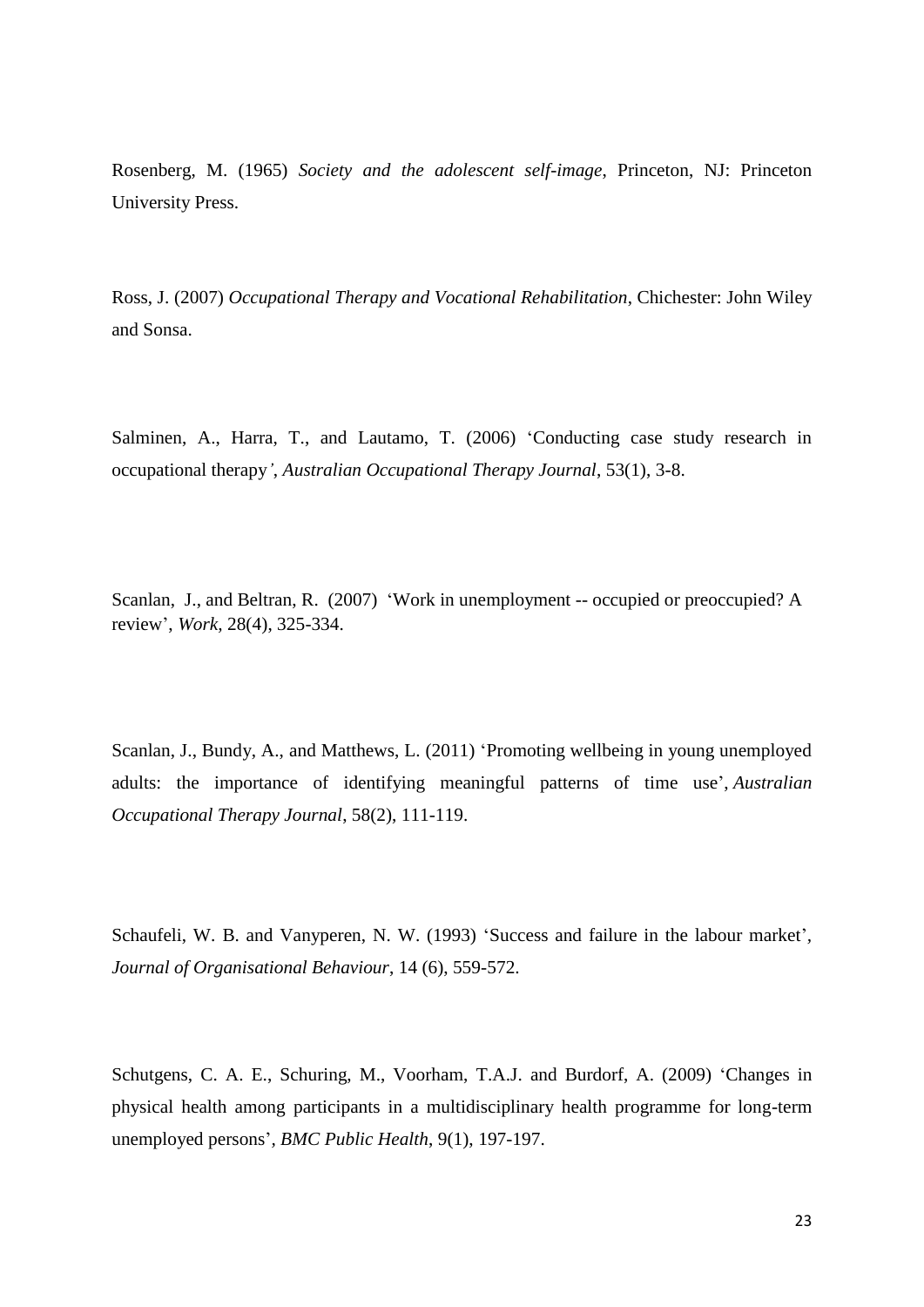Schaufeli, W. B. and Vanyperen, N. W. (1993) 'Success and failure in the labour market', *Journal of Organizational Behaviour*, 14 (6), 559-572.

Stake, R. (1995) *The Art of Case Study Research*, Thousand Oaks, CA: Sage Publications.

Stavrova, O., T. Schlosser and Fetchenhauer, D. (2011) 'Are the unemployed equally unhappy all around the world? The role of the social norms to work and welfare provision in 28 OECD countries', *Journal of Economic Psychology* 32(1), 159-171.

Sumsion, T. (Ed.) (2006) *Client-centred practice in occupational therapy: A guide to implementation* (2<sup>nd</sup> ed.), London: Churchill Livingstone.

Townsend, E., and Wilcock, A. (2004) *'*Occupational justice and client-centered practice: A dialogue in progress'*, Canadian Journal of Occupational Therapy*, 71(2), 75-8.

Tyllitski, C. J. (1990) 'A meta-analysis of estimated effect sizes for group versus control treatments', *International Journal of Group Psychotherapy, 40(2), 215–224.*

Tufano, R. and Cole, M. (2008) *Applied Theories in Occupational Therapy: A Practical Approach,* SLACK Incorporated.

Vinokur, A. D., Schul Y., Vuori J. and Price, R. H. (2000) 'Two years after a job loss: longterm impact of the JOBS program on reemployment and mental health', *Journal of Occupational Health Psychology,* 5(1), 32-4.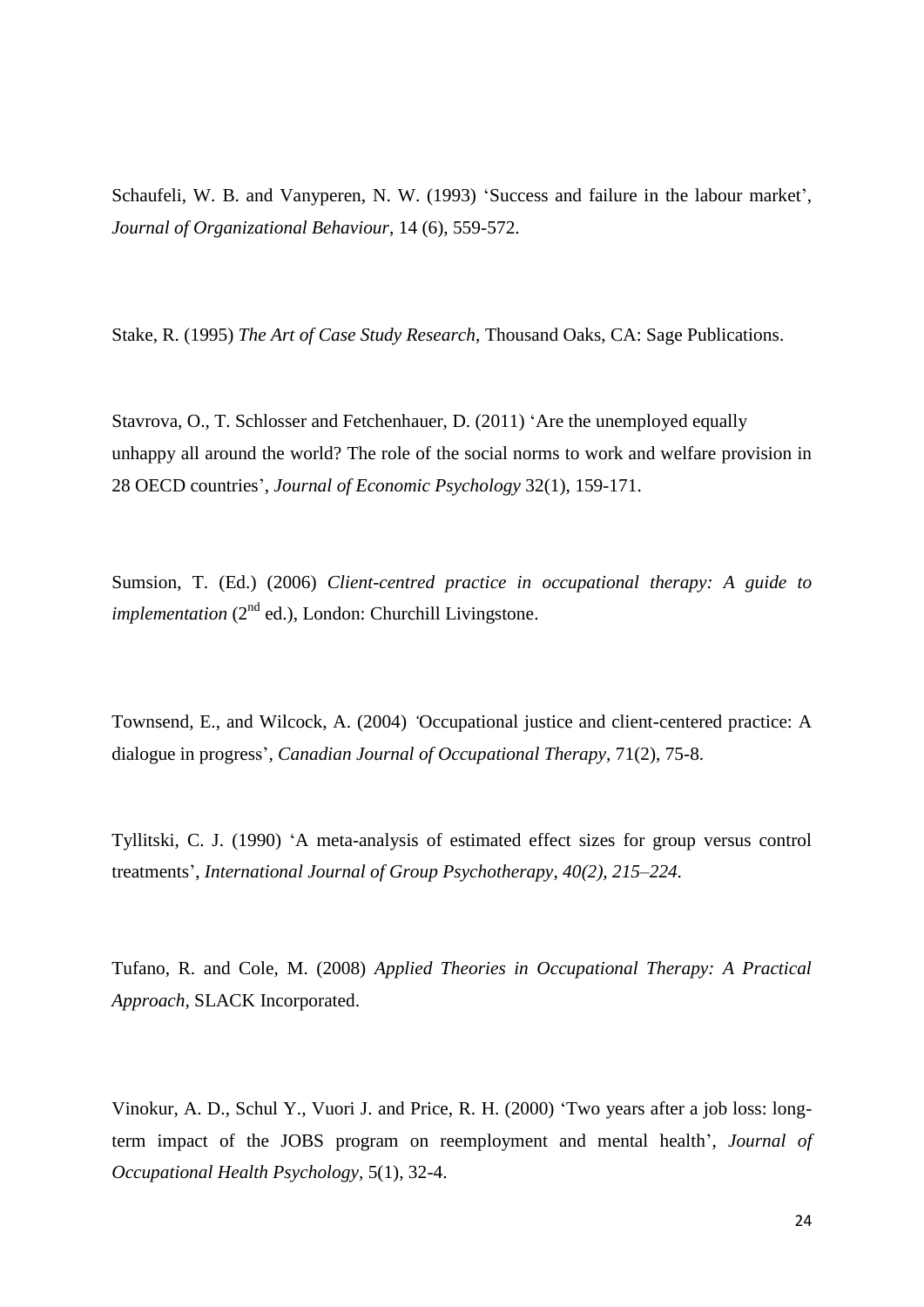Waddell, G. and Burton, A. K. (2006) *Is work good for your health and well-being?* London: TSO.

Wanberg, C. R., Griffiths, R. F. and Gavin, M. B. (1997) 'Time structure and unemployment: A longitudinal investigation'*, Journal of Occupational and Organizational Psychology,* 70(1), 75-95.

Waters, L. and Moore, K. (2002) 'Self-esteem, appraisal and coping: a comparison of unemployed and re-employed people'*, Journal of Organisational Behaviour*, 23(5), 593-604.

Wilcock, A. (1993) 'A theory of human need for occupation',*Journal of Occupational Science*, 1(1), 17-24.

World Federation of Occupational Therapists (2011) '*What is occupational therapy*?'[online] available at: http://www.wfot.org/information.asp [accessed on March 17th 2012]

Yin, R. (2009) *Case Study Research: Designs and Methods*, (4<sup>TH</sup> ed.), SAGE Publications.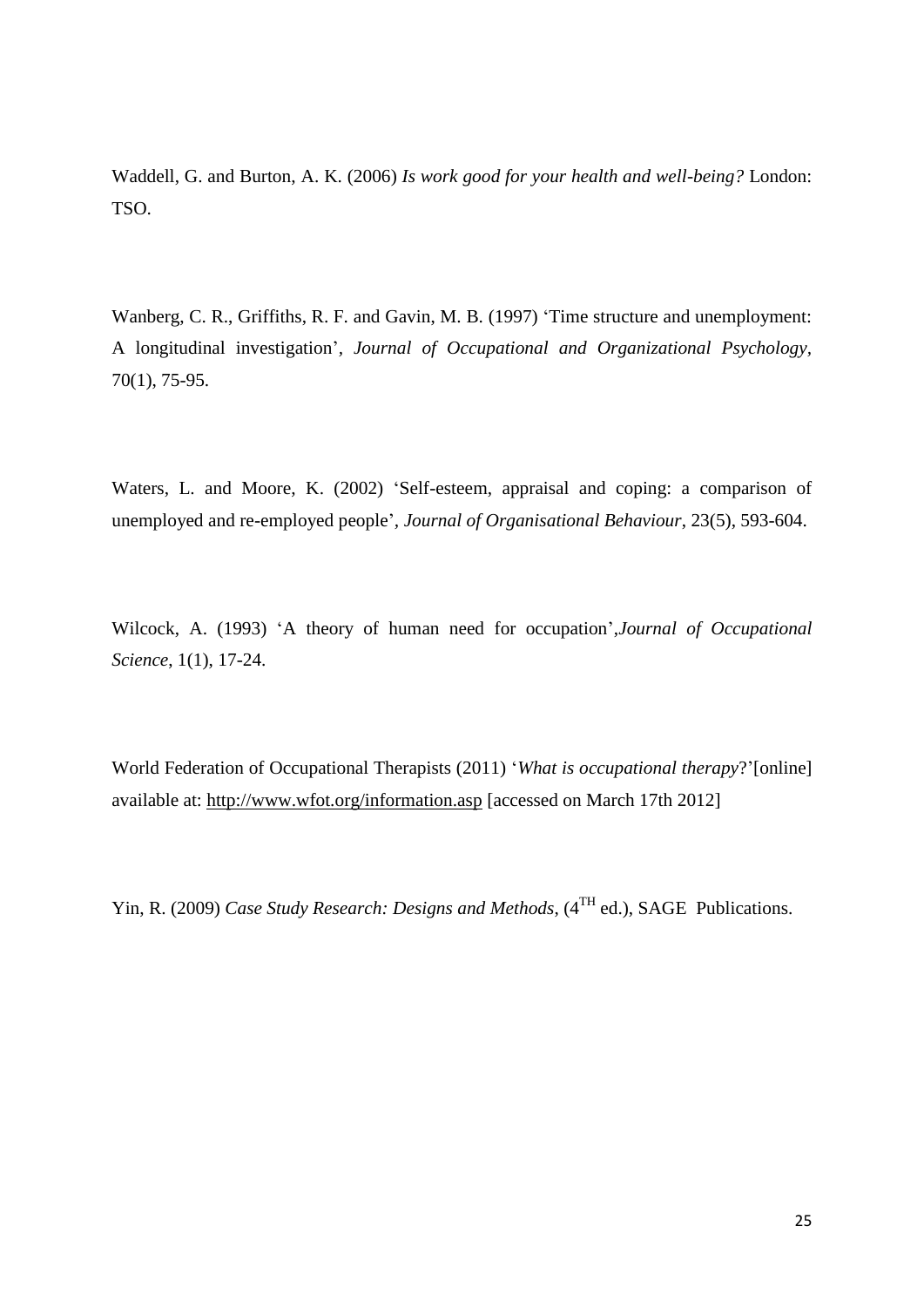# **Appendix A**

# **GROUP PROTOCOL**

# **Name/ Type of Group: Work Ready: Occupational Therapy programme**

# **Rationale:**

| PRESENT STATE OF<br><b>CLIENTS</b> | Unemployment has negative consequences for physical<br>health, mental health and disrupts daily life |
|------------------------------------|------------------------------------------------------------------------------------------------------|
| <b>EVIDENCE OF NEED</b>            | Current recession with 14.7% of Ireland's population<br>unemployed (Eurostat 2012).                  |
| <b>OCCUPATIONAL</b>                | Primarily this group is aimed at interventions focusing on                                           |
| <b>PERFORMANCE</b>                 | productivity and leisure occupations. There will also be                                             |
| <b>AREA</b>                        | discussion regarding self-care/maintenance occupations.                                              |
| <b>FRAME OF</b>                    | Humanistic                                                                                           |
| <b>REFERENCE</b>                   | Cognitive Behavioural                                                                                |
|                                    | Group work or Psychosocial                                                                           |
|                                    | A broad understanding of change theory.                                                              |
| <b>ACTIVITIES TO BE</b>            | 8 key sessions                                                                                       |
| <b>USED</b>                        |                                                                                                      |
| EVALUATION/                        | Meaningful Activity and Participation   Assessment                                                   |
| <b>OUTCOME</b>                     | Beck depression Inventory                                                                            |
| <b>MEASUREMENT</b>                 | <b>Brief COPE Inventory</b>                                                                          |
|                                    | Rosenberg Self Esteem Scale                                                                          |
|                                    | Time use diary                                                                                       |
|                                    |                                                                                                      |
|                                    |                                                                                                      |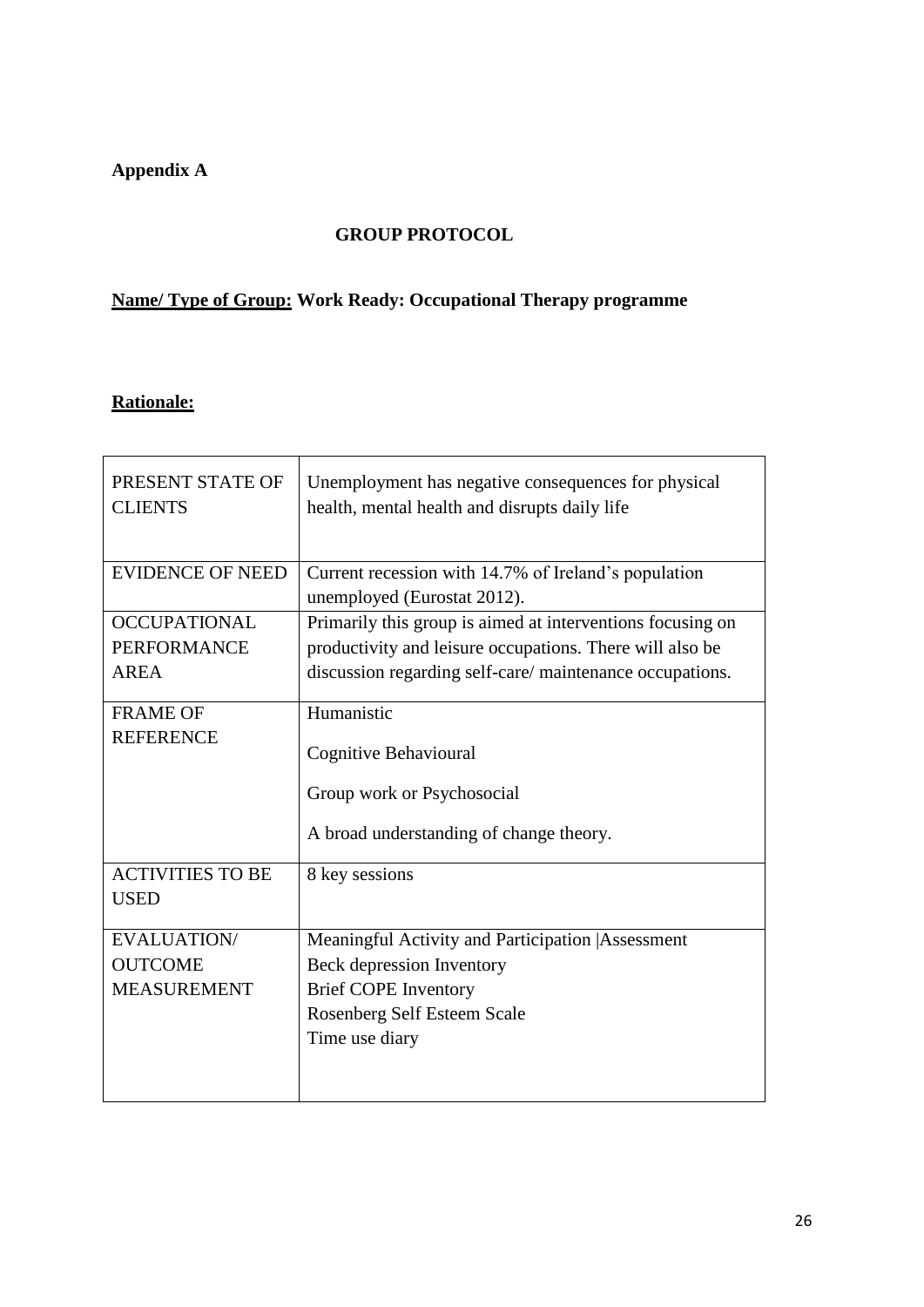# **Group Goal:**

For participants to achieve occupational balance and increased satisfaction with their occupational performance when unemployed.

# **Aims of group:**

- To assist participants to make healthy changes in their lives or to re-establish healthy activities that may have altered as a result of unemployment
- To help participants re-establish occupational balance in their daily lives
- To educate group members on the consequences of unemployment on health in a supportive group environment
- To provide participants with the opportunity to share their stories of unemployment in a supportive environment

# **Group Structure:**

10.00-13.00 on either a Tuesday or Wednesday morning.

These are closed groups and members remain in the same group each week sessions

10 places maximum available

Venue- Large teaching space in Health sciences building.

OT kitchen to be available for tea/ coffee each session

| Week | <b>Topic</b> | <b>Content</b>                                     | <b>Who</b> |
|------|--------------|----------------------------------------------------|------------|
|      |              |                                                    | preparing  |
|      | Welcome      | Welcome                                            | <b>MBG</b> |
|      |              | <b>Introductions</b>                               |            |
|      |              | Ice breaker                                        |            |
|      |              | Group rules                                        |            |
|      |              | Clarify expectations                               |            |
|      |              | Present draft plan for next 7 weeks,<br>$\bullet$  |            |
|      |              | discuss participant session ideas                  |            |
|      |              | Measures at start and end of session.<br>$\bullet$ |            |
|      |              | Discussion/lecture on relationship                 |            |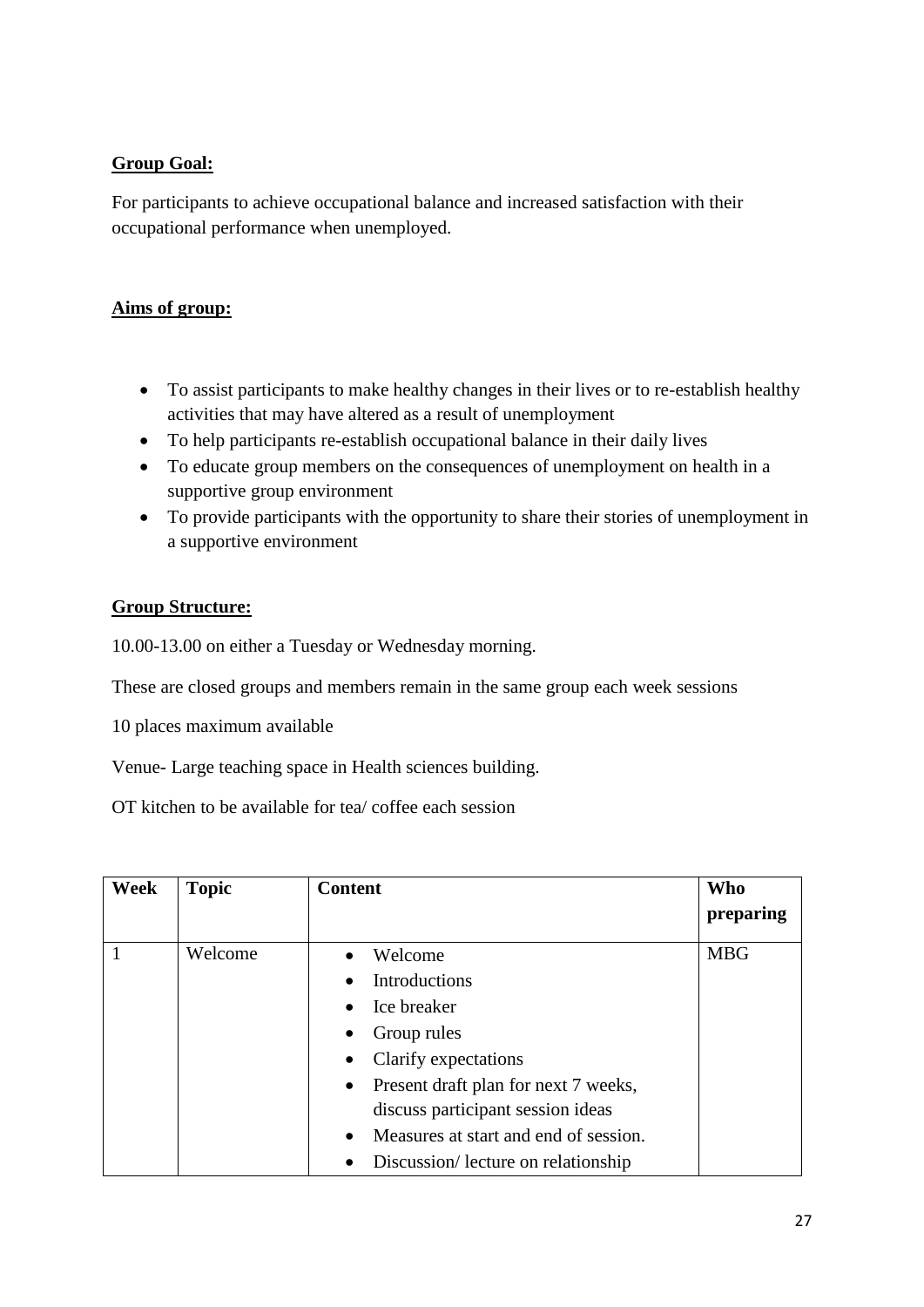|                |                       | between work and health.                                                                                   |           |
|----------------|-----------------------|------------------------------------------------------------------------------------------------------------|-----------|
|                |                       | Use ESRI time use diary to discuss what                                                                    |           |
|                |                       | people are currently doing,                                                                                |           |
| $\overline{2}$ | Structure &           | Structure and routine<br>$\bullet$                                                                         | <b>MB</b> |
|                | Routine               | Role of leisure and self care in enacting<br>$\bullet$<br>structure Exploration of interests and<br>values |           |
|                |                       | Reflection on previously enjoyed<br>٠<br>activities/abandoned activities                                   |           |
|                |                       | Sleep hygiene                                                                                              |           |
|                |                       | Experiential component,                                                                                    |           |
|                |                       | * ask all group members to email their c.v                                                                 |           |
|                |                       | to Katie.robinson@ul.ie before Friday and                                                                  |           |
|                |                       | to bring a printed copy with them next                                                                     |           |
| 3              |                       | week.                                                                                                      | <b>KR</b> |
|                | Career<br>Exploration | Career exploration activities<br>٠                                                                         |           |
|                |                       | Connecting careers with values and                                                                         |           |
|                | & CV prep             | interests.<br>Identifying transferrable skills.                                                            |           |
|                |                       | C.V review activity<br>$\bullet$                                                                           |           |
|                |                       | Pointers on c.v. preparation.                                                                              |           |
|                |                       | Creative activity.                                                                                         |           |
| 4              | <b>Stress Mngt</b>    | Stress management,<br>$\bullet$                                                                            | <b>JP</b> |
|                |                       | Understanding stress – cognitive                                                                           |           |
|                |                       | behavioural approach,                                                                                      |           |
|                |                       | Relaxation/calm breathing activities                                                                       |           |
|                |                       | Activity based stress management                                                                           |           |
|                |                       | techniques                                                                                                 |           |
|                |                       | Restorative occupations                                                                                    |           |
|                |                       | Physical activity<br>$\bullet$                                                                             |           |
| 5              | Volunteering          | Benefits of volunteering<br>$\bullet$                                                                      | MC/AW     |
|                | &                     | Identifying informal/formal social                                                                         |           |
|                |                       | connections                                                                                                |           |
|                | Community             | Creating social networks habits/routine                                                                    |           |
|                | exploration           |                                                                                                            |           |
| 6              | Interview             | Interview skills                                                                                           | <b>SB</b> |
|                | <b>Skills</b>         | ? video record                                                                                             |           |
|                |                       | Give feedback<br>$\bullet$                                                                                 |           |
|                |                       | Creative activity/ physical activity                                                                       |           |
| 7              |                       | This session will be planned at a later date in                                                            |           |
|                |                       | response to group needs and if topics need                                                                 |           |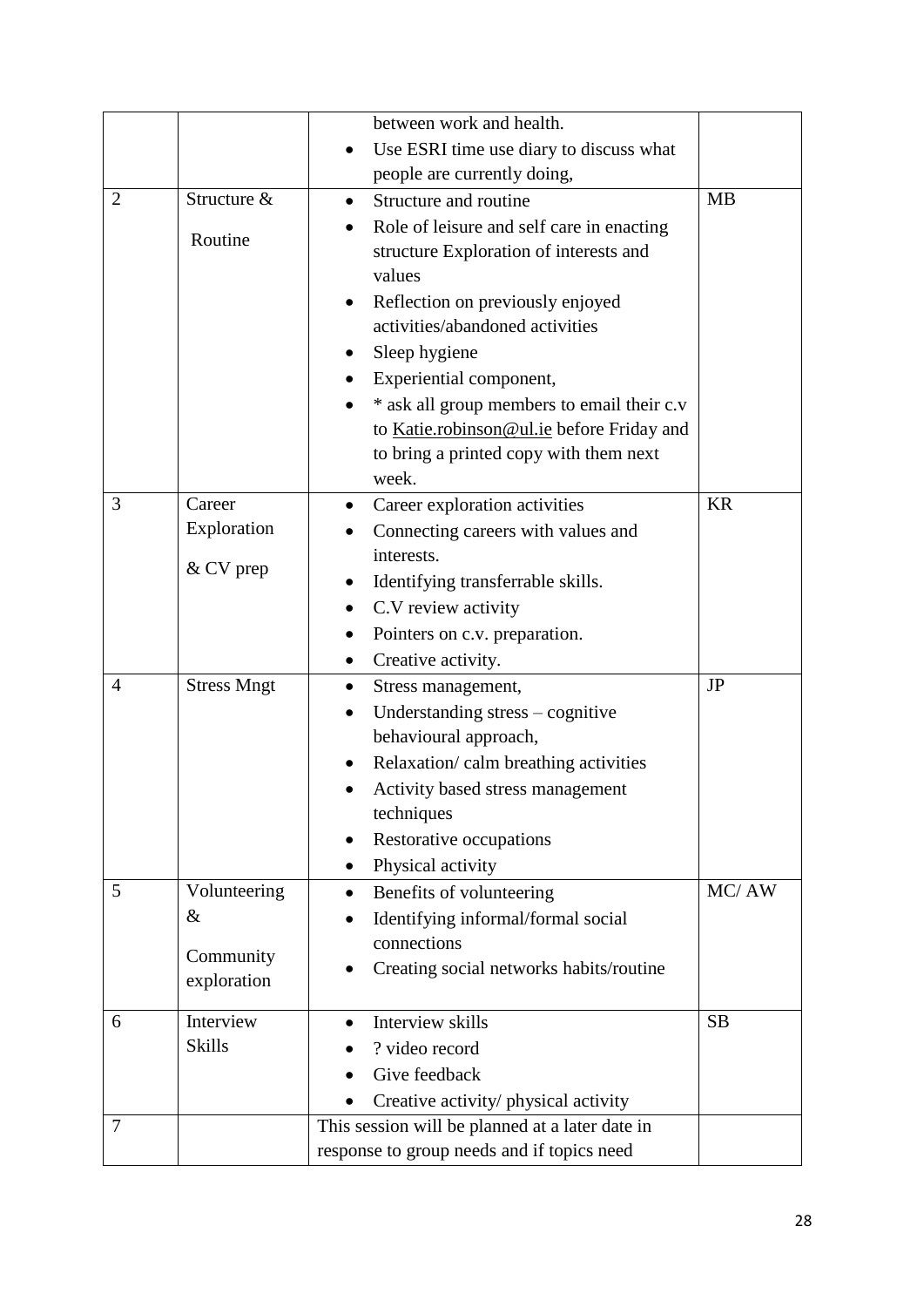|   |                            | revisiting<br>Preparation for group closing, discussion re:<br>ongoing peer support.                                                                                                                                         |            |
|---|----------------------------|------------------------------------------------------------------------------------------------------------------------------------------------------------------------------------------------------------------------------|------------|
| 8 | Meal<br>Closing<br>session | Meal<br>Closing activity<br>$\bullet$<br>Reflective activity<br>$\bullet$<br>Goal setting for the future<br>Problem solving: Identifying barriers to<br>$\bullet$<br>change and enablers of change<br>Repeat of assessments, | <b>MBG</b> |

## **Resources/ Materials/ Equipment:**

Resources- 2 staff per session Venue- UL, some sessions may be off site Cost- some funds available for refreshments and activities Environment- do not disturb sign, temperature changes

Materials and Equipment –to be listed per session

## **Leader/ Co-Leader Style/ Role:**

The session leaders will take a facilitative approach. This may become more directive for specific sessions which will be outlined in each session plan.

## **Resources for Ideas:**

Books

Wellbeing in Group work- MC

Group Dynamics- M. Cole

Lifestyle Management (MBG)

Lifestyle Matters- G. Mountain

Mental Health handbook

## Websites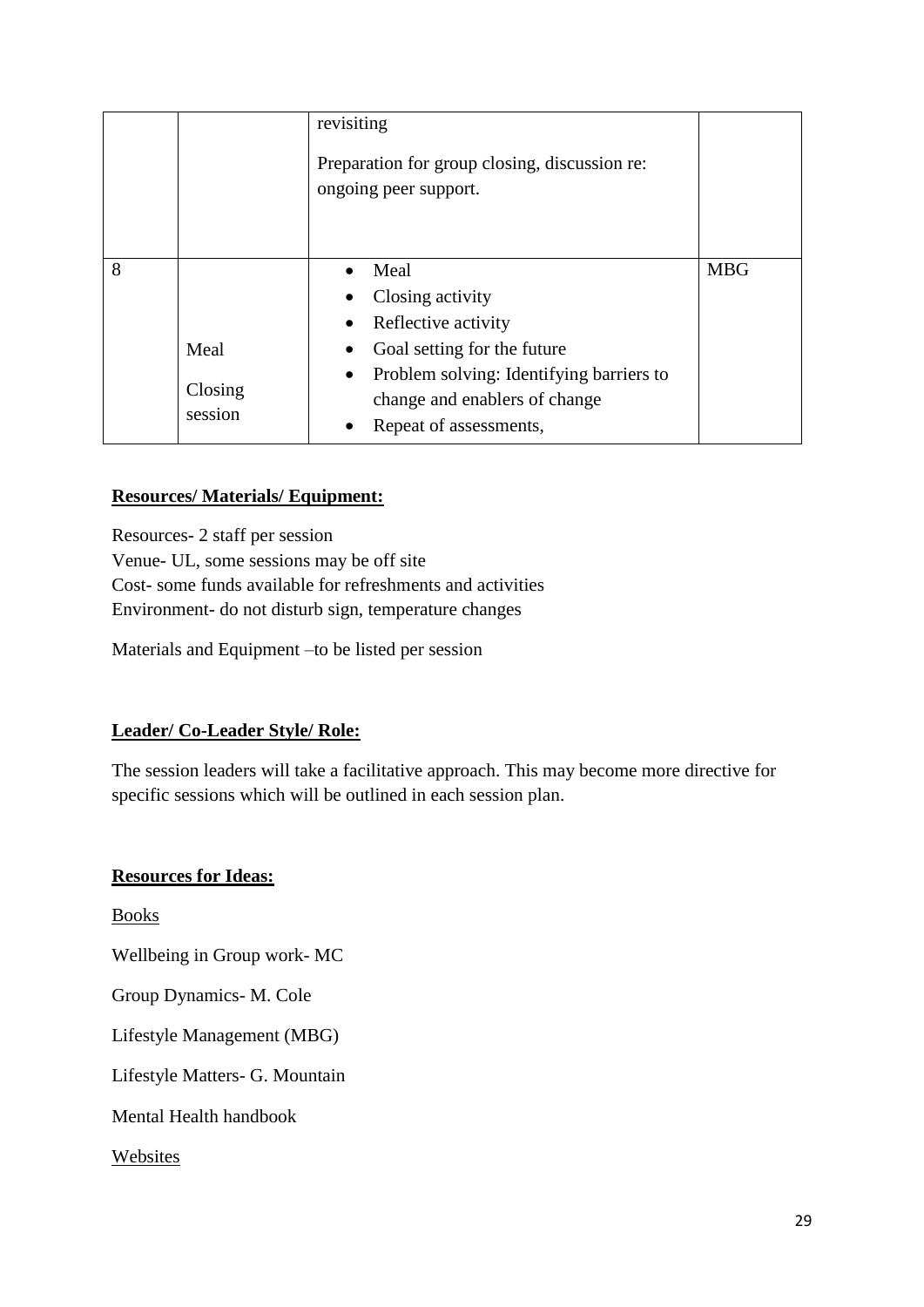## Icebreaker

## **Appendix B**

Both interviews adapted from; Kielhofner, G., Mallinson, T., Crawford, C., Nowak, M., Rigby, M., & Henry, A. (1998). *A user's manual for the occupational performance history interview (version 2.0).* Chicago: Model of Human Occupation Clearinghouse

## **The Pre Intervention Interviews**

The pre intervention interviews took place 1-2 weeks prior to the programme. The interviews were a one-to-one interview and will last 45-60 minutes. The interview were recorded and qualitatively analysed by fellow occupational therapy student Derval Glancy. The aim of the interview evaluation is to better understand the unemployment experience which includes the occupational impact on unemployment to the participant. Questions will be centred around the person's subjective perception of unemployment in terms of its effect on health and wellbeing, daily routine, support systems, occupational disruption and possible effects on family members. The content of the interviews were analysed qualitatively using NVivo software. This research strand will be conducted by under the supervision of Dr. Judi Pettigrew. Consent forms were sent prior to the interviews. Member checking (a 300 word summary of the content of the interview) were sent out via e-mail to make sure the participant is satisfied with the summary of the interview. Member checking was completed within 7-10 days after interview.

#### **Pre Intervention Interview Sample Questions**

Adapted from the Occupational Performance History Interview Version 2.0 (OPHI-11)

## **Occupational Roles**

- 1) Can you tell me a little bit about your work in Dell?
- 2) How long did you work there?
- 3) What was your role?
- 4) Did you enjoy working there?
- 5) Do you keep in contact with your former work colleagues?

## **Daily Routine**

1) Can you tell me a little bit about what a typical day during the week is like now?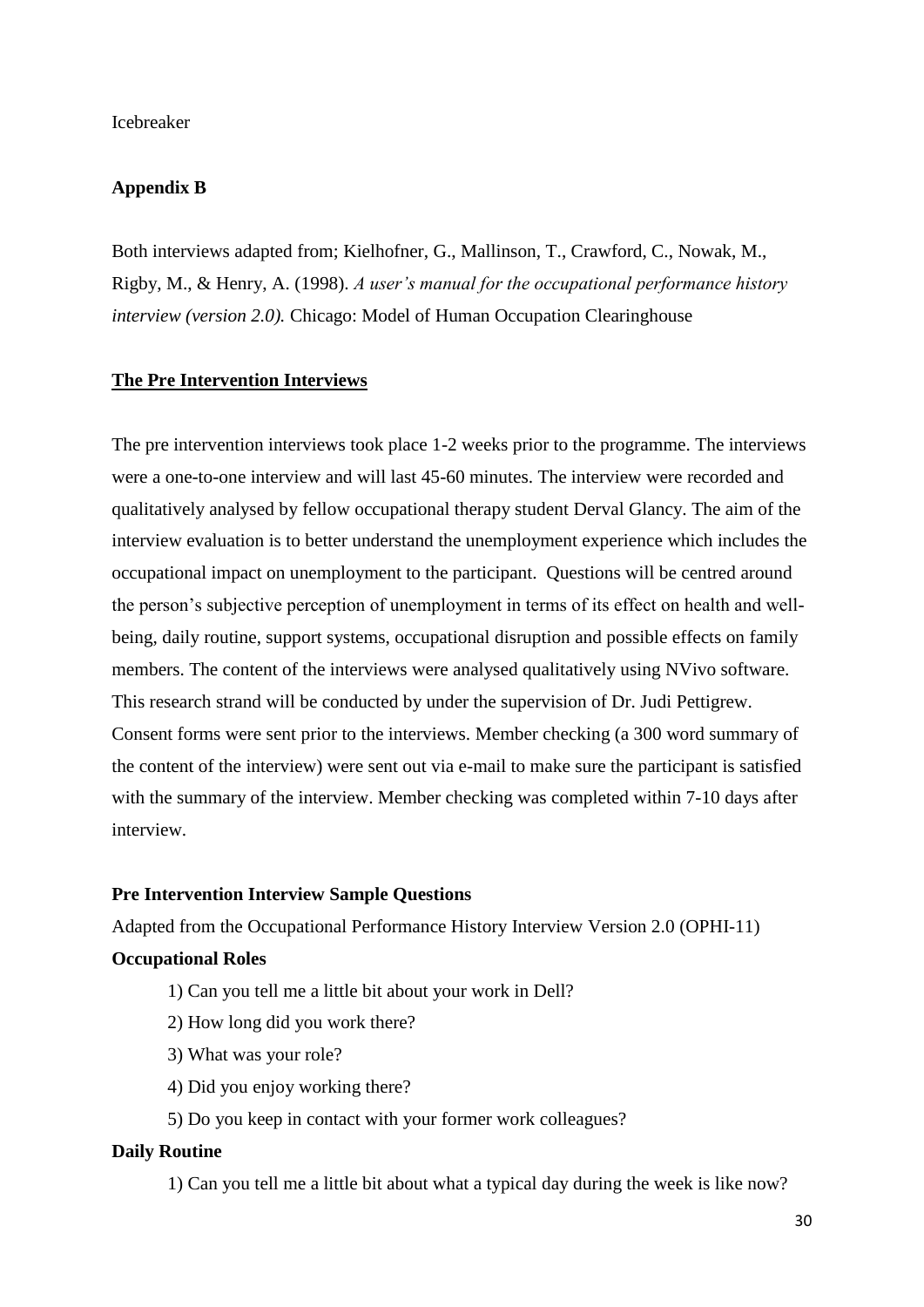- 2) And are the weekends any different?
- 3) How is your routine different to when you were employed?
- 4) Do you have any leisure activities/ things that you enjoy doing in your current routine?
- 5) What would you say is the most difficult aspect about becoming unemployed in your experience?
- 6) Has family life been affected? How?

## **Occupational Behaviour Settings**

- 1) What are the main things you do to relax?
- 2) What people do you like to relax with?

## **Occupational Choices**

1) Are you currently able to do the things that you want to do?

## **Critical Life Events**

1) What do you see yourself doing in the future?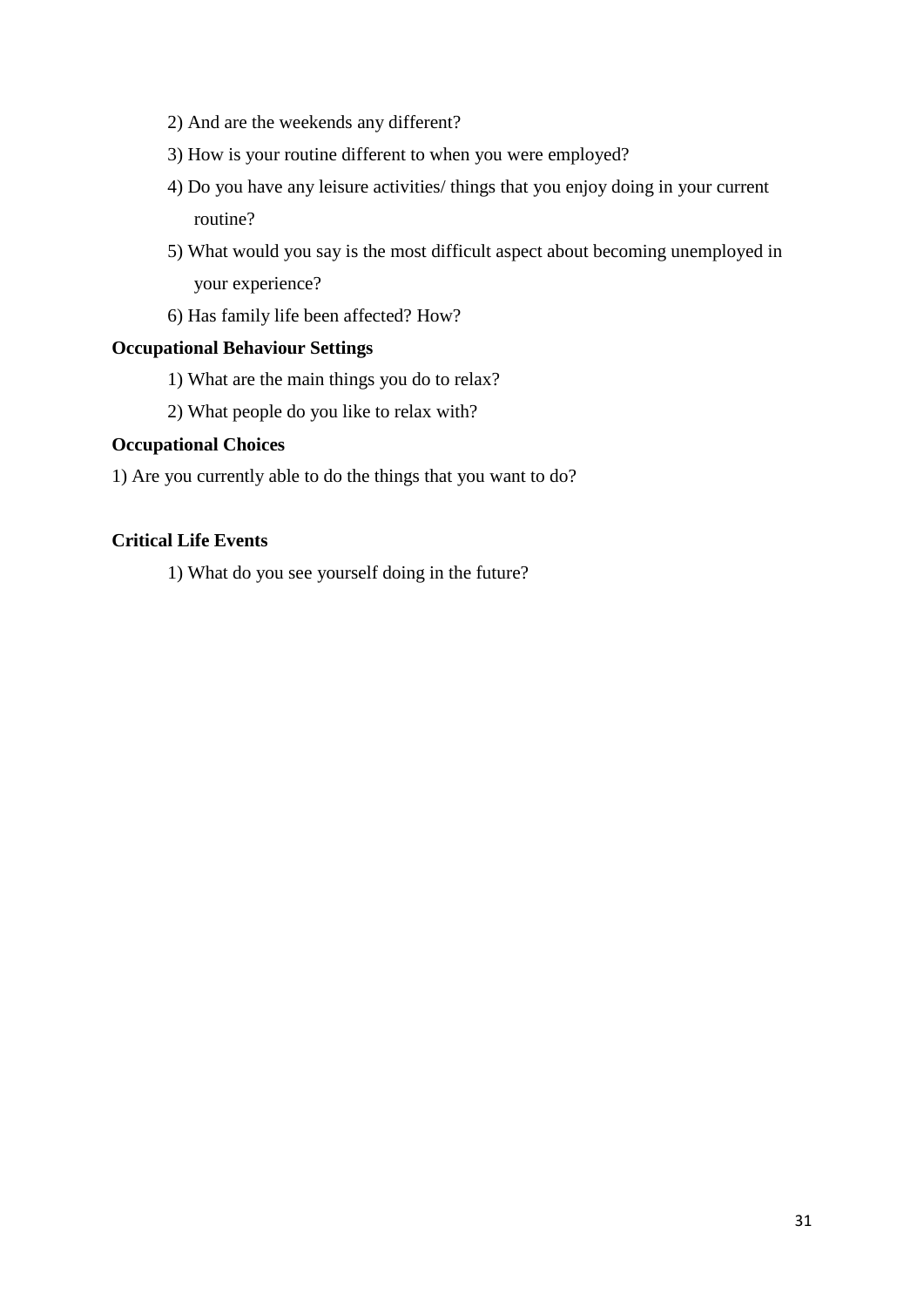## **Appendix B Continued**

## **The Post-intervention Interviews**

Fellow occupational therapy students Susan O'Mahony and Claire Farrell qualitatively analysed the post intervention interviews. The interviews took place in July 2011 following completion of the programme and lasted no more than an hour. The post programme interview analysis evaluated the participant's experience of the programme and also investigated any changes in the occupational performance of the participant's following the programme. The quantitative analysis and the process of consent forms and member checking will occur in the same way as for the pre intervention interviews.

## **Sample Interview Questions Post-intervention Interviews**

Adapted from the Occupational Performance History Interview Version 2.0 (OPHI-11)

#### **Introduction**

I understand that you have participated in the recent unemployment group with the occupational therapists at the University of Limerick. The purpose of this interview is to explore your experiences of the group. Just to mention some ground rules for the interview:

- Please turn off your mobile phone. We should not be disturbed during the interview but if we are I will turn off the tape recorder to deal with the interruption.
- Feel free to interrupt or ask for clarification and let me know if you require a break during the interview.
- If I take notes during the interview it is for me to use as a prompt as part of a question- to assist my memory
- I am interested in your opinions and personal experiences. There are no right or wrong answers to the questions.

Again, please can I have your permission to record this interview?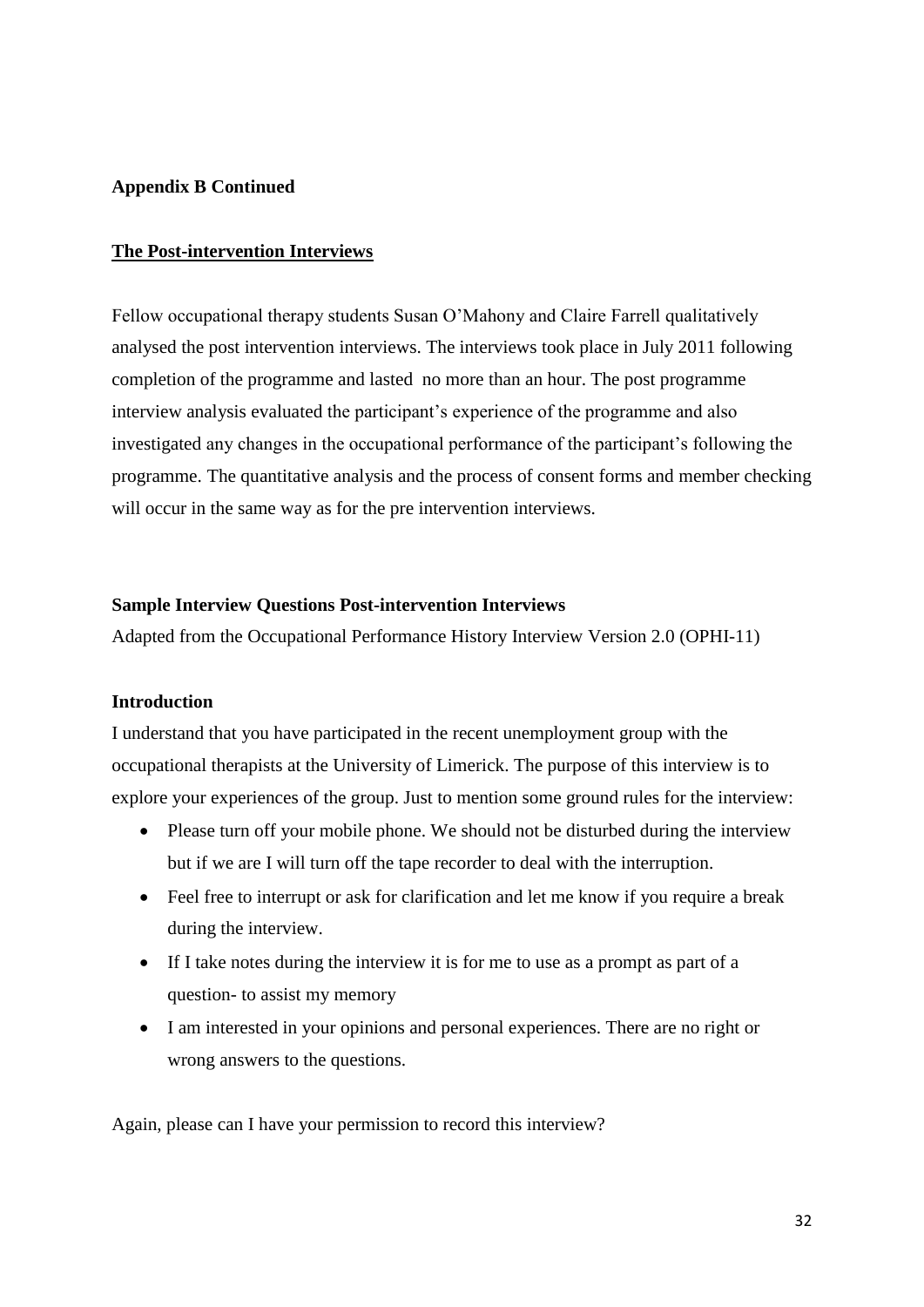## **First of all please can you confirm?**

Your previous work experience before starting the group? How long you have been unemployed? Your age?

## **What attracted you to this unemployment group?**

## **Can you tell me about your experience of the group?**

(Group format, activities, sessions)

**What did you find most/least valuable about the programme?** 

**What was your most positive/negative experience of the intervention?** 

## **Can you describe your daily routine?**

(changes since unemployed, commencing group)

## **Tell me about activities that you are currently doing?**

(Stopped when you became unemployed, taken up again since the programme, new activities)

## **Tell me about your current health and wellbeing?**

(Changed since partaking in the programme? positively or negatively),

## **Has the programme changed the way you feel about being unemployed?**

(in what way)

.

## **Has the programme influenced any areas of your life?**

(Family and social relationships, leisure, work?)

## **What is your overall evaluation of the programme?**

(Any changes, met your needs)

**Any last comments you would like to make regarding the group?** 

**Thank you for participating in this interview. The typed summary of your interview** 

**will be sent to you within the next 7-10 days so that you can review this document.**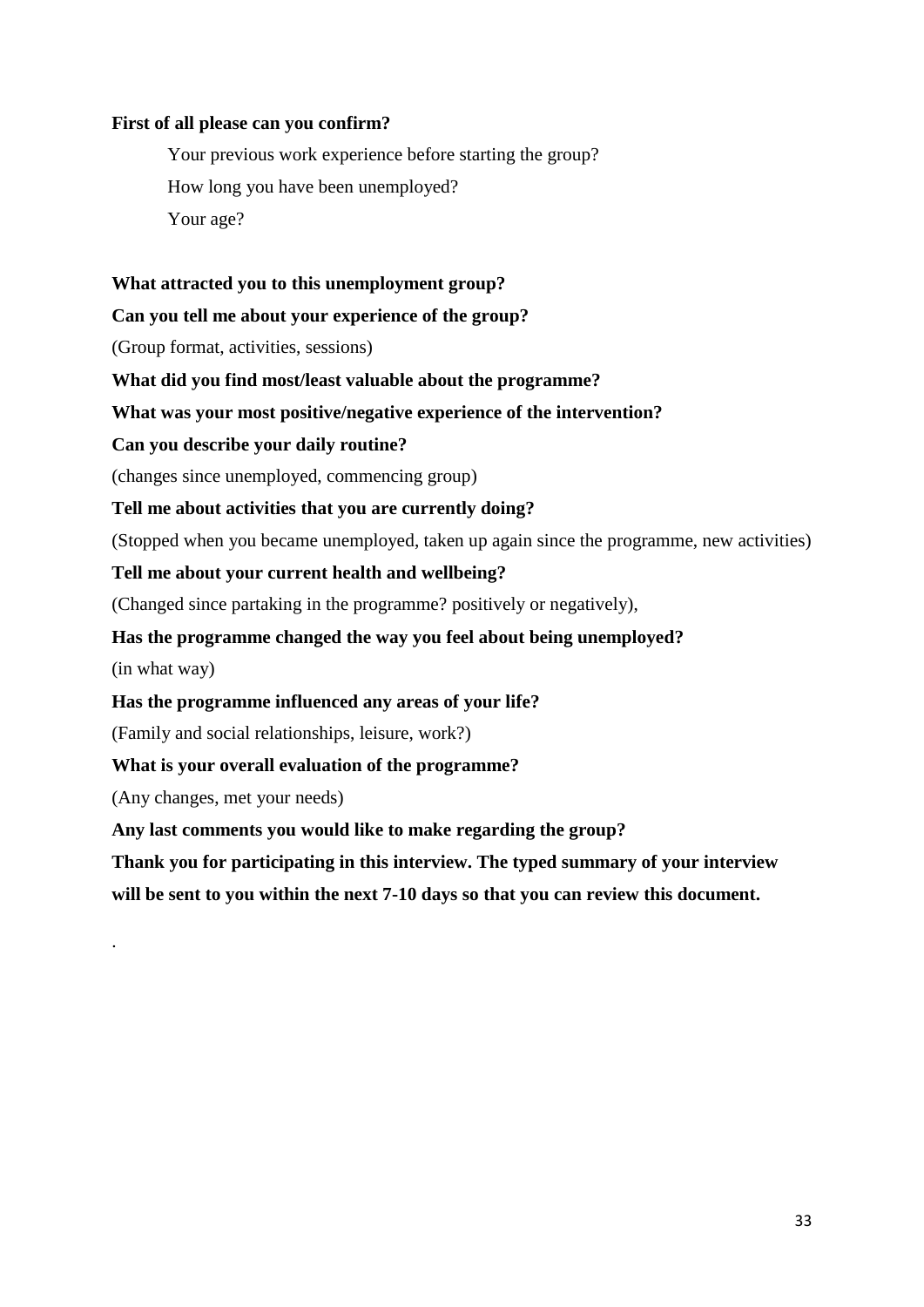## **Appendix C**

## **Quantitative Measures**

Fellow occupational therapy students Maria Quirke and Ann Dunne quantitatively analysed the tools that measure the relationship between the participants' meaningful activities and changes in mood, quality of life, coping skills, anxiety and self esteem before and after the 8 week programme. These measures were administered by the therapists during the first and last sessions of the programme and took approximately 45 minutes to complete both pre and post intervention. This research strand was conducted under the supervision of Marybeth Gallagher.

#### **Brief Description of Quantitative Measures**

These measures were in form of questionnaires which were self-administered by the participants. The questions will cover areas of mental health, self-esteem, physical health and well-being and coping abilities and will take 45 minutes to complete. *Rosenberg Self Esteem scale***:** To measure self esteem *Beck Anxiety Inventory:* To measure anxiety *Beck Depression Inventory II:* To measure Depression *Meaningful Activity and Participation Assessment***:** To measure meaningfulness of activities

## **Extended Description of Quantitative Measures**

## *Rosenberg Self-Esteem Scale*

The Rosenberg Self-Esteem scale is a self administered ten-item scale examining respondents' thoughts and feelings about themselves and their self- value or worth. The respondent rates each of the ten statements using a four point likert scale — from strongly agree to strongly disagree. Each response is assigned a score from 0-3. The maximum score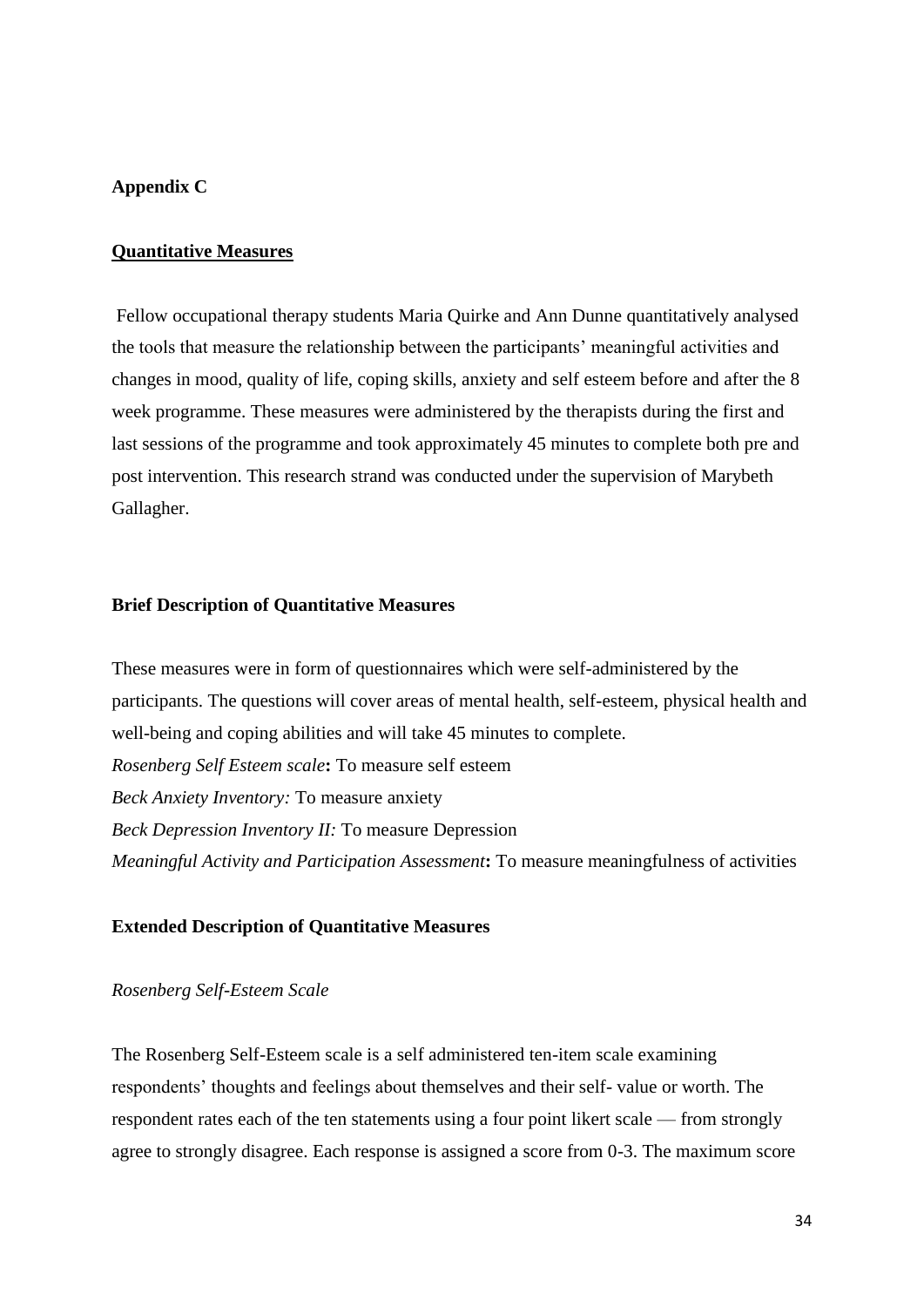possible is 30. It is widely used in the social sciences and has proven reliability and validity. It takes approximately 5 minutes to complete.

#### *Beck Anxiety Inventory (BAI)*

The Beck Anxiety Inventory is a commonly used self administered questionnaire consisting of 21 questions about how the person has been feeling in the past week. Questions address common symptoms of anxiety, for example, numbness, feelings of dread, hot and cold sweats. For each question, the respondent has four answers choices from which to choose and answers by making the appropriate choice with a cross. The four answer choices for each question are as follows: not at all, mildly, moderately or severely. A total score is calculated with the maximum possible score being 63 and minimum score being 0. Overall scores of between 0-7 indicate minimal level of anxiety, scores of 8-15 indicate mild anxiety; sores of 16-25 indicate moderate anxiety and scores of 26-63 indicate severe anxiety. It takes 5-10 minutes to complete.

### *Beck Depression Inventory-II (BDI-II)*

Beck Depression Inventory-II is a multiple choice self-report inventory of 21 questions relating to the symptoms of Depression, for example, covering questions on irritability, fatigue weight loss and feelings of guilt. Respondents are asked to rate how they have been feeling over the past two weeks. Each question has a score value of 0-3. A total score in the range of 0–13 indicates minimal depression; scores of 14–19 indicate mild depression; scores of 20–28 indicate moderate depression; and scores of 29–63 indicate severe depression. The BDI-II takes 10 minutes to complete.

#### *The Meaningful Activity and Participation Assessment (MAPA)*

The MAPA is a 28 item tool developed by Eakman (2007). It is designed to capture objective and subjective information on the meaningfulness of a wide range of activities (28) that individuals commonly engage in. It examines the frequency of activity and meaning individuals ascribe to meaningful participation. It also examines how healthy the person perceives the activity to be and their reasons for participation in the activity. Each item is